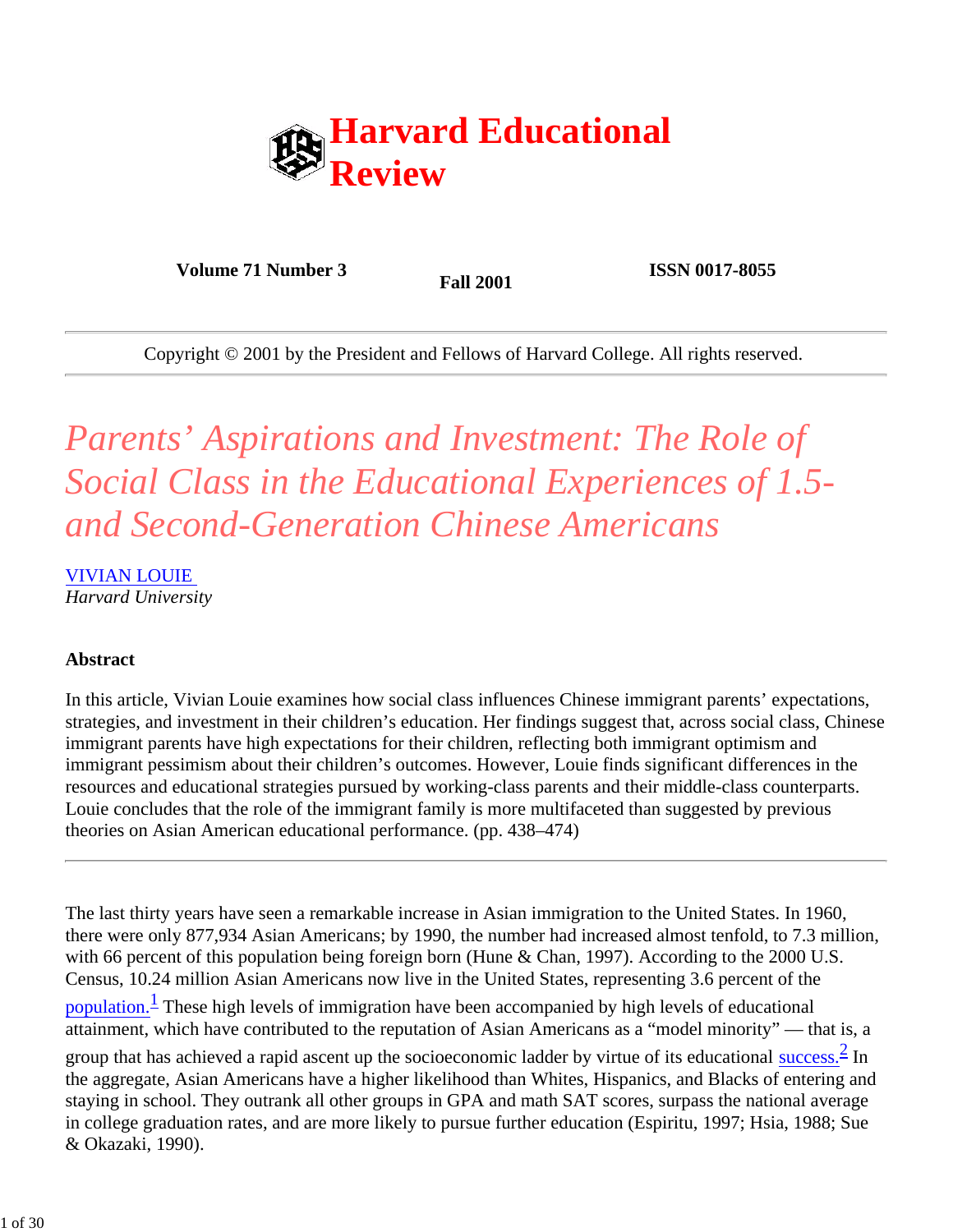Researchers studying these achievement patterns have focused on the educational aspirations Asian immigrant parents impart to their children, and the particular strategies they use to foster their children's education (Kao, 1995; Kao & Tienda, 1995; Kao, Tienda, & Schneider, 1996; Schneider & Lee, 1990). However, researchers have paid little attention to the context that shapes those aspirations, such as the effects

of class and ethnicity on the ways Asian immigrant parents strategize for their children's education.<sup>3</sup> Additionally, very little research has focused on how the parental lesson about education is received by immigrant children, and how these children come to interpret this message, particularly in the context of migration.

In this article, I attempt to address a gap in the research by providing an initial examination of how social-class background can account for the different educational experiences of Chinese Americans. Specifically, I examine the role that parents play in the educational experiences of working- and middle-class 1.5- and second-generation Chinese American students. Their parents are ethnic Chinese from Mainland China, Taiwan, Hong Kong, and elsewhere in *Asia*.<sup>4</sup> Drawing on interview data, I address the following research questions: How does social class impact the educational experiences of 1.5- and second-generation Chinese American students? Do students from different social-class backgrounds have similar or different perceptions of their parents' expectations and strategies in their education? How do the students respond to their parents' expectations and investment?

In the next section, I introduce some educational data collected on Asian Americans in general and Chinese Americans in particular, and the theoretical perspectives that have emerged for understanding the data. I include the research focusing on Asian Americans, since such studies have often included the Chinese and generally point to relevant issues. I then discuss the research settings for the study and the particular methods that I employed. My discussion of the findings focuses first on the conditions shaping parental aspirations for their children's education and then moves on to the particular strategies immigrant Chinese parents developed, and their children's responses.

### **Research on Asian Americans and Education**

In much of the educational research, Asian Americans have been regarded as a homogeneous racial group when in fact the population encompasses many different ethnic groups with distinct histories, socioeconomic status, and cultures.<sup>5</sup> These differences notwithstanding, there is evidence that the groups do share some common educational characteristics. For example, it has been shown that many Asian American ethnic groups share educational aspirations that are higher than those of Whites (Goyette & Xie, 1999).<sup>6</sup> Asian American parents and their children also differ from other racial and ethnic groups in their strongly expressed views of academic achievement as an avenue of social mobility and, quite possibly, as the only available avenue (Hsia & Hirano-Nakanishi, 1989; Steinberg, Dornbusch, & Brown, 1992).

Yet despite such common aspirations and outlooks on education as an avenue for social mobility, there is wide variation in outcomes between and within these groups that aggregate data tend to obscure. Studies show Asian Indians and Japanese students performing the best, on average, on standardized tests and other measures of academic achievement, followed by Chinese, Koreans, Filipinos, and Southeast Asians (Espiritu, 1997; Siu, 1996).

Among the Chinese, there is substantial in-group variation in terms of levels of education, particularly within the immigrant generation. Little more than half of Chinese immigrants have had some form of higher education, yet nearly three out of ten have less than a high school education, and 15 percent have obtained only a high school diploma.<sup>7</sup> For U.S.-born Chinese Americans, the educational divide was less stark, but still striking — nearly one in four had a high school diploma or less, with about 60 percent having either a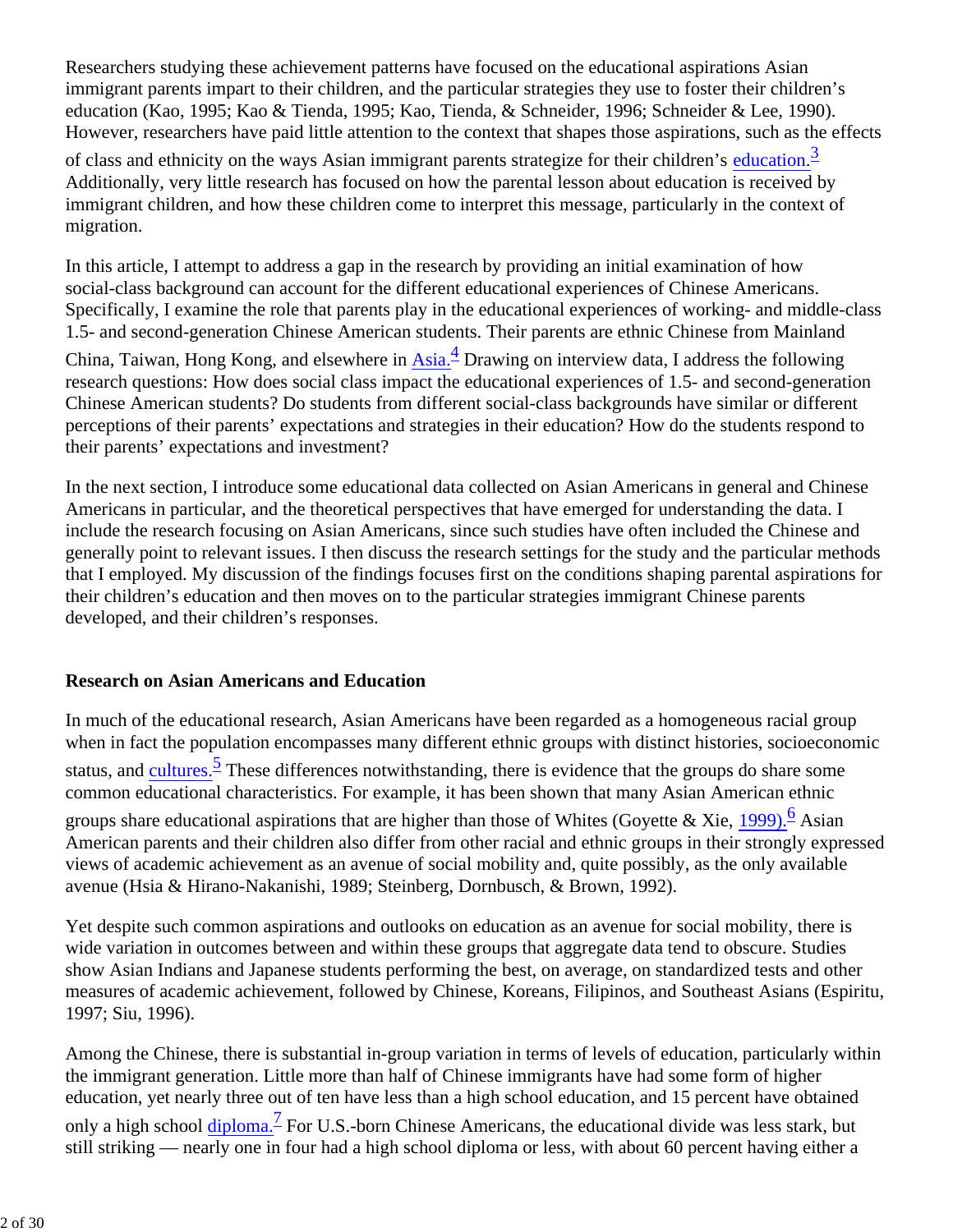### college degree or some college education (Weinberg, 1997).

To account for the high educational aspirations and attainments of Asian Americans, researchers have pointed to the immigrant family, and have provided two critical ways of understanding its role. The cultural explanation stresses the parents' cultural resources that shape high educational aspirations for their children and particular strategies to achieve them. The structural explanation, by contrast, puts the emphasis on the economic demand for certain types of labor in different historical periods.

# *Cultural Explanations*

The dominant explanation has been the cultural thesis — that Asian Americans have access to cultural resources that prove conducive to high levels of educational attainment. It is well-documented that Asian American children are more likely than children of other racial and ethnic groups (such as Whites and Latinos) to equate good grades with parental satisfaction and to share their parents' expectations (Hao & Bonstead-Bruns, 1998; Pang, 1990; Schneider & Lee, 1990; Sung, 1987). These students also tend to put more effort into their schoolwork and to emphasize success due to effort rather than natural ability (Chen & Stevenson, 1995; Chen, 1996; Rosenthal & Feldman, 1991). Asian American parents are more likely than White parents to use their resources to enhance their children's education by such means as supervising their activities outside of school, assigning additional homework tasks, providing a place to study in the home, and investing in private lessons (Kao, 1995; Schneider & Lee, 1990).

Another type of cultural explanation points to immigrant optimism. In his cultural-ecological theory on diverse educational outcomes of different ethnic groups, Ogbu (1995) outlines two minority types with distinctive cultural frames of reference that interact in contrasting ways with upward social mobility. Because voluntary minority groups chose to migrate to the United States in search of a better life, they perceive the cultural and language differences between themselves and White Americans simply "as barriers to overcome," and thus as having little impact on their group identity. Involuntary minority groups, like African Americans, Mexican Americans, and Native Americans, on the other hand, arrived through enslavement or colonization and perceive their cultural distinctiveness from White Americans as stigmatizing. Many youths from these involuntary groups question whether education can serve as a channel of mobility. Both groups maintain a "dual frame of status mobility," but their vantage points differ, depending on whether there is a homeland that can serve as a frame of reference. For example, Ogbu (1995) characterizes Chinese Americans as a voluntary minority group that has found it possible to maintain a "positive dual frame of status mobility" (p. 200) since their life in the United States will likely surpass the status they had in their country of origin.

Other researchers, however, point out that the cultural explanation has several shortcomings. First, it does not adequately account for historical context. Given that certain Asian groups have a long history in the United States, it is striking that their academic and professional success is such a contemporary phenomenon. In the case of Chinese Americans, for example, Siu (1992) notes that "as late as the 1930s, more than 60 percent of all Chinese workers in the U.S. worked as cooks, waiters, domestics, and laundrymen" (p. 19). In 1940, Chinese Americans had a median of 5.5 years of schooling, compared to 8.7 years for Whites, and were "only half as likely to complete high school or college as Whites" (Weinberg, 1997, p. 23). Inferior schooling and other forms of discrimination contributed to these comparatively low levels of attainment (Siu, 1994; Weinberg, 1997). It was not until after World War II that the opportunity structure in the United States was opened to Asian Americans and mobility patterns started to change (Kwong, 1987; Nee & Wong, 1985).

Another criticism is that the cultural explanation does not explain variations in educational outcomes and perspectives within the contemporary Asian American population. Native status and social-class background shape different outcomes in terms of fields of study, time spent on schoolwork, and the time it takes to finish school (Glenn, 1994; Hune & Chan, 1997; Kwong, 1987; Wong, 1995). Additionally, Goto's (1997) study of Chinese American students at an urban California high school found that some 1.5- and second- generation Chinese American youth have adopted views similar to those expressed by their African American peers,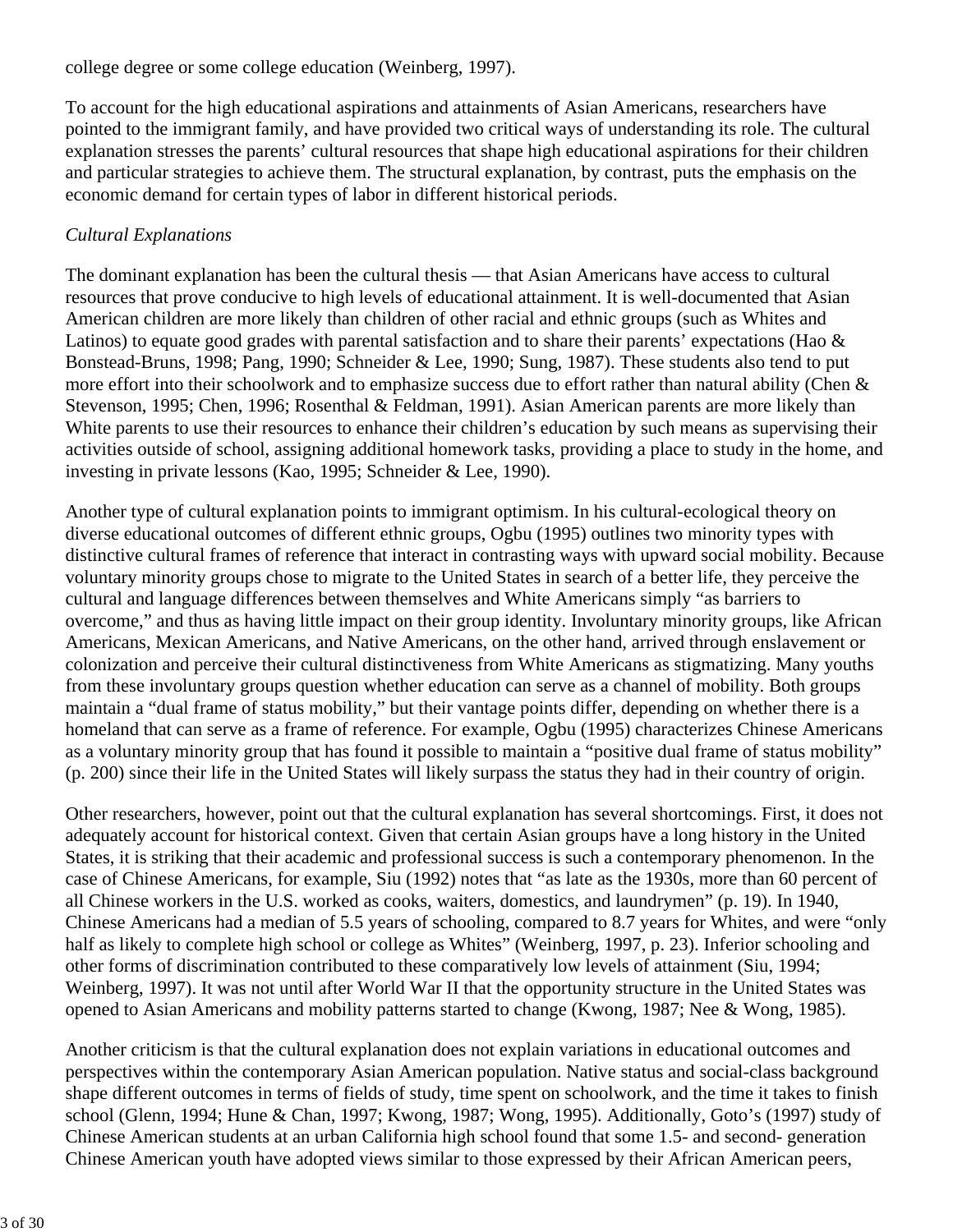questioning whether education actually serves as a channel of mobility.

# *Structural Explanations*

The structural perspective emphasizes the economy and the opportunity structure in explaining the educational achievement of Asian Americans. One such explanation points to the match between immigrant skills and the needs of the U.S. economy as determining who comes to the United States and whose children do well in school. Cheng and Bonacich (1984), for example, argue that the need to fill predominantly low-wage jobs prior to World War II shaped that era's immigration patterns. Along these lines, others have proposed that the social-class background and selective migration of post-1965 immigrants have been key determinants in Asian American academic success in the last few decades (Barringer, Gardner, & Levin,

1993).<sup>8</sup> In the case of the Chinese, for example, Kwong (1987) contends that most of the Chinese children who have won academic awards and attend Ivy League universities are the offspring of middle-class professionals. It has been further argued that highly educated Asian immigrants realize that their skills do not seamlessly transfer to the United States, but that they expect their children to achieve mobility through an American education (Hirschman & Wong, 1981).

A number of researchers have argued that the ethnic economy, both in the past and today, has played a crucial role in providing alternative channels of mobility for Asian immigrants closed off from primary sector opportunities. According to this explanation, the ethnic economy supplies a basis for promoting academic achievement. Hirschman and Wong (1986) point to the ethnic economies formed by Chinese and Japanese Americans in the early twentieth century. These economies provided jobs in the trades and services, and allowed these groups to create economic opportunities for the next generation through investment in education. Similarly, Sanchirico (1991) contends that the cultural thesis does not take into account the continuing high concentration of small-business ownership among Chinese immigrants and how it can shape parental value systems. He finds that Chinese small-business owners, while having low levels of education, encourage and successfully provide their children with occupational independence and upward mobility through higher education.

Another structural perspective, the segmented assimilation theory, has also emphasized the ethnic economy and ethnic ties in describing a possible path of mobility for some children of post-1965 immigrants. Portes and Zhou (1993) argue that rapid economic mobility can occur for those immigrant groups that are able to preserve their ethnic values and maintain social cohesion.<sup>9</sup> This can occur when an immigrant group circumvents structural impediments through ethnic capitalism and self-employment in their own community, and through networks in the ethnic community that provide resources for the second generation. Such resources can include private ethnic schools that "insulate children from contact with native minority youths, while reinforcing the authority of parental views and plans" (p. 86). Portes and Zhou (1993) cite the Cubans in Miami and the Punjabi Sikhs in Gibson's (1988) study as two groups that have benefited from a strong ethnic community. Studies have confirmed this hypothesis with a number of other Asian immigrant groups (Bankston, 1998; Hao & Bonstead-Bruns, 1998; Zhou, 1997).<sup>10</sup>

Another approach from the structural perspective has been to examine the role of perceived and actual barriers to mobility. The model minority image notwithstanding, there is some evidence that Asian Americans receive a smaller return on their educational achievement than Whites, and bear higher costs for comparable material rewards (Barringer, Takeuchi, & Xenos, 1990; Hsia, 1988; Hurh & Kim, 1989; Suzuki, 1989; Tang, 1993; Woo, 2000). Studies have shown that Asian Americans tend to have fewer chances for career advancement than their White counterparts with comparable training, skills, and experience (Tang, 1993; U.S. Commission of Civil Rights, 1988; Woo, 1994). Tang's (1993) study of engineers shows that this disparity is particularly pronounced for immigrants, as compared to U.S.-born Asian Americans (Tang 1993). For example, immigrant Asians earned 18 percent less than Whites and took six to eleven years to reach the same income levels (Tang, 1993).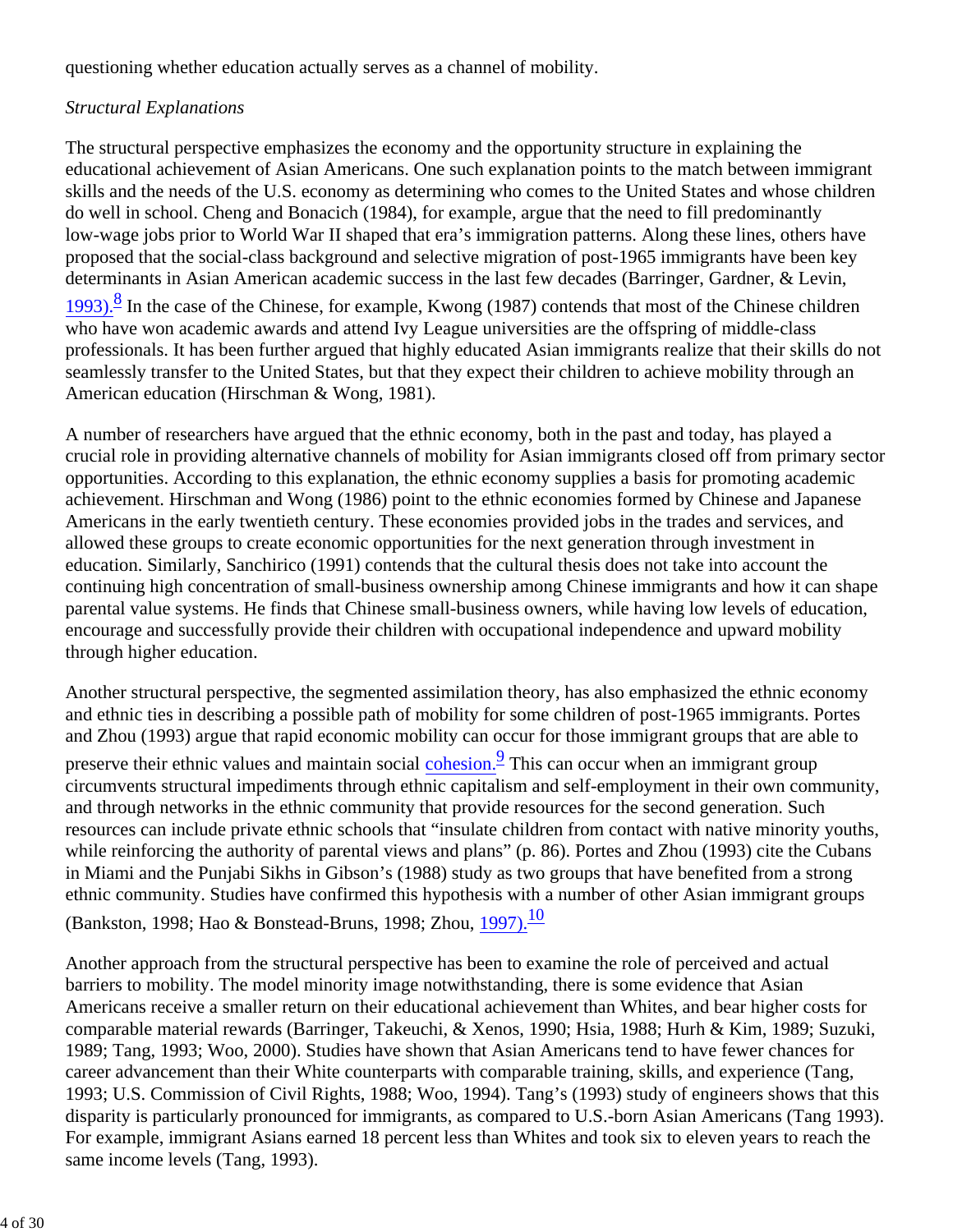Sue and Okazaki (1990) and others have proposed the so-called "blocked opportunities" thesis, arguing that Asian American parents invest in their children's education to give them a head start in what they perceive as an unequal society. For similar reasons, these parents are thought to stress technical fields for their children since these fields are seen as offering more secure opportunities for employment (Hsia, 1988; Kwong, 1987; Lee, 1996; Lyman, 1974; Schneider & Lee, 1990).

A number of recent empirical studies have drawn from both cultural and structural theories to explain Asian American academic achievement. However, as I will show, they leave unexamined the effects both social class and ethnicity can have on the ways Asian immigrant parents develop educational aspirations and strategize for their children's schooling.

Quantitative inquiries that draw on large-scale data sets, in comparing racial and ethnic groups (such as the National Education Longitudinal Study), support the immigrant optimism hypothesis and at the same time demonstrate the persistent effects of being Asian. There is, for example, a strong association between GPA and being the child of Asian immigrants (Rumbaut, 1997).<sup>11</sup> Kao and Tienda (1998) found that 40 percent of Asian eighth-grade boys expected to earn an advanced degree, compared with 23 percent of Whites and about 20 percent of Hispanics and Blacks, and identified a similar pattern among Asian girls. $\frac{12}{\pi}$  Immigration status accounts for much more of the variation in educational outcomes among Asian Americans, as compared to other minority groups and Whites, with second-generation Asian youth outperforming their third-generation counterparts (Kao & Tienda, 1995).

While such quantitative studies suggest that being Asian and immigrant matters in educational aspirations and performance, field studies convey the idea that there is no single effect of "Asian-ness" that operates the same way for all the groups (Goyette & Xie, 1999; Kim,  $1993$ ).<sup>13</sup> For example, Asian immigrant parents may share high educational aspirations, but these parents may differ along the lines of ethnicity in the specific types of aspirations they have for their children and how they transmit those aspirations. Consider Korean and Filipino immigrant parents. Kim (1993) has indicated that Korean immigrant parents, in this case largely middle class and highly educated, shared an outlook of immigrant optimism similar to the one outlined by Ogbu (1995). Korean immigrant parents believe that education, particularly at prestigious institutions, will lead to success for their children and free them from the cultural and language barriers that have been obstacles for the first generation (Kim, 1993). The Filipino immigrants in Wolf's (1997) study, while similar to these Koreans in their middle-class status and high educational levels, nevertheless transmit a different set of messages to their children. For example, they expect their children to succeed in school, particularly in high school, but do not strongly value the prestige of their children's undergraduate institution. For these parents, it is more important that their children remain nearby while attending college, even if that means attending a local community college, so they can be closely monitored.

It is worth noting, however, that such field studies speak to only one social-class population of an ethnic group, be it working or middle class. Qualitative and quantitative inquiries alike provide limited insight into how both social class and ethnicity can shape the role immigrant parents play in their children's views on and experiences with education. Large-scale studies (Kao, 1995; Kao, Tienda, & Schneider, 1996; Qian & Blair, 1999; Rumbaut, 1997) compare Asian Americans to other racial and ethnic groups on the basis of socioeconomic status, but they generally do not focus on internal class dynamics, either between Asian ethnicities or within a particular ethnicity. Field studies (Bankston, 1998; Kim, 1993; Lee, 1997; Wolf, 1997; Zhou, 1997) generally focus on a single-class population within a particular ethnic group.

In sum, the literature has established that being Asian and immigrant somehow matters in educational aspirations and outcomes, but it remains unclear how it matters and whether it is a uniform experience among Asian groups. To address this gap in the literature, I have chosen to explore how Chinese Americans' social-class background can shape the different educational experiences of 1.5- and second-generation Chinese American students. Drawing on student interviews, supplemented with a few in-depth parental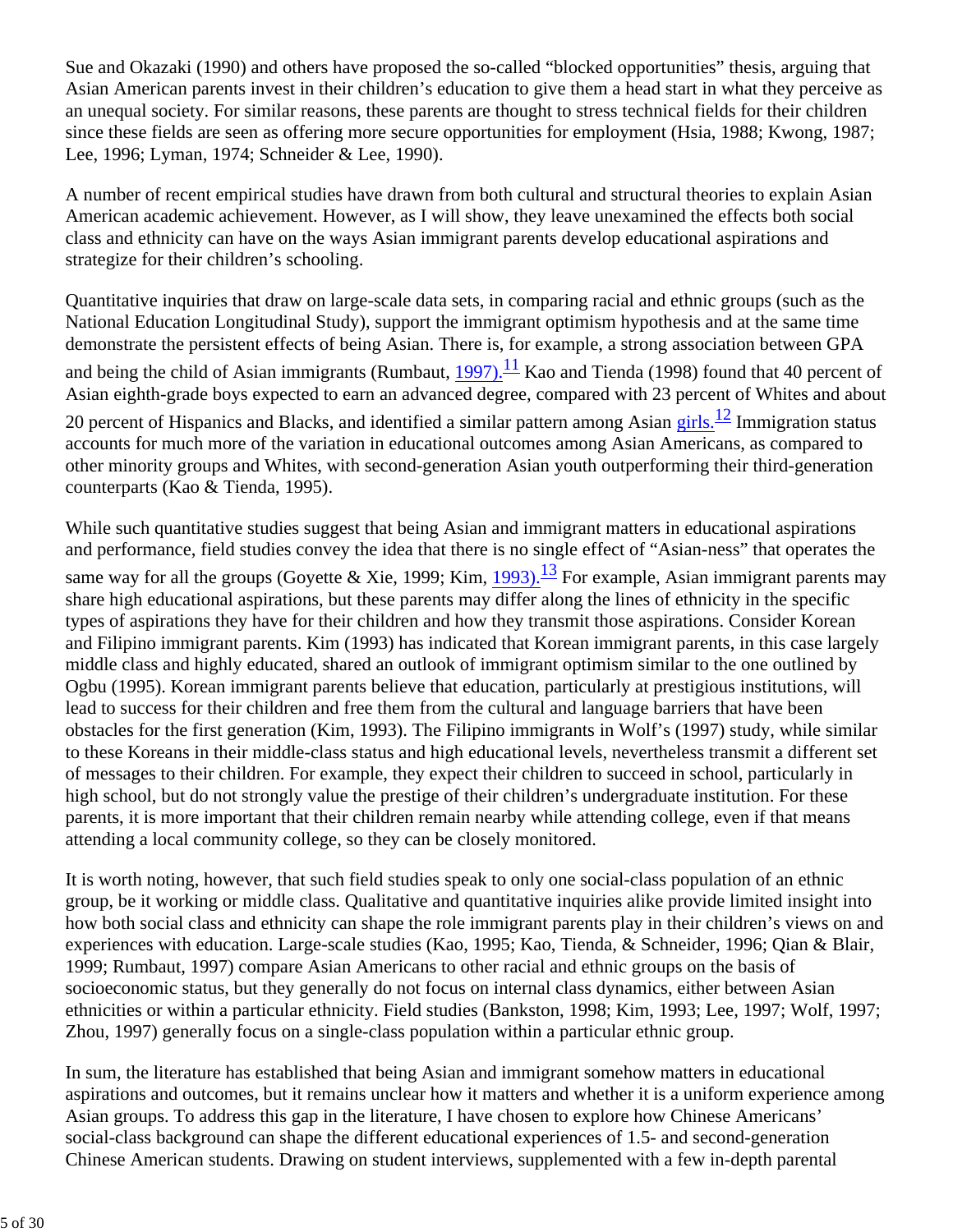interviews, this study explores the role of social class in Chinese immigrant parents' involvement in their children's education. In particular, I examine the messages immigrant parents give their children about education, the investment they make in their children's schooling, and their children's responses. I also pay attention to the distinct class categories within an ethnic economic enclave and the ways they can influence outcomes. $\frac{14}{1}$ 

The Chinese American case is particularly well suited to an exploration of class differences, since the population is stratified by economic class, place of origin, generation, and date of entry into the United States (Hune & Chan, 1997; Sung, 1987). The post-1965 Chinese immigration has been polarized into what some observers have called the "Uptown Chinese" (highly educated professionals) and the "Downtown Chinese" (service workers with low levels of education) (Kwong, 1987). The middle-class, educated professionals have tended to settle in the suburbs, and working-class service workers end up near or in urban ethnic economic enclaves like New York City's Chinatown.<sup>15</sup> Working-class families typically include husbands and wives with low levels of education who are employed in the secondary labor market, typically in labor-intensive jobs at garment factories and restaurants (Espiritu, 1997; Kwong, 1987; Wong, 1995). Middle-class families typically have husbands, and possibly wives, who are employed in the mainstream labor market in professional occupations. They include professionals and capitalists who left Hong Kong prior to its reunification with Mainland China (Wong, 1988) and Taiwanese students who came to the United States for advanced studies, particularly in the years prior to 1979, and chose to stay (Pang, 1990; Rumbaut, 1997).

### **Research Sites and Methods**

This article draws on interviews conducted from 1998 to 1999 with sixty-eight undergraduates from Columbia University $\frac{16}{2}$  and Hunter College, both four-year colleges in New York City. These two schools were selected to tap a range of class backgrounds and class trajectories. Columbia is a highly selective, private residential college with fewer than four thousand students at the time I conducted my research. Fees and tuition were about \$30,000 per year. Hunter is a commuter college of more than 14,000 students and is part of the City University of New York (CUNY), a system of public undergraduate and graduate institutions founded to provide affordable and accessible higher education to the economically disadvantaged.<sup>17</sup> A city resident attending Hunter full time paid \$3,200 in fees and tuition per year. $\frac{18}{18}$ 

I recruited interview subjects through administrative, faculty, and student contacts, and I made brief introductions of the project personally or through email at non-ethnic and ethnic organizations and in classes in various disciplines. $\frac{19}{2}$  All but one of the interviews were conducted face-to-face, and all were tape-recorded. The majority of the interviews lasted between ninety minutes and two hours. So as not to reify the views of the respondents in relation to their parents and other family members, I also conducted in-depth interviews with seven parents and two adult siblings. The majority of these interviews took place in the family home, were also tape-recorded, and lasted from thirty to ninety minutes.<sup>20</sup>

Immediately prior to an interview, I administered a survey instrument to the student and was on hand to answer any questions the student had about the information requested. The survey was designed to measure class background by parental occupation, parental educational attainment, and the family's status back in the

home country using these same indicators, since migration may have resulted in downward mobility. $\frac{21}{2}$  In the survey, I also asked for information about home ownership, neighborhood composition, and the number, sex, and age of siblings. Overall, the student interviews explored the following core issues: the respondent's experiences with education from elementary school through college, career aspirations, views on racial and ethnic stratification, and perceptions of family attitudes toward education. The family interviews probed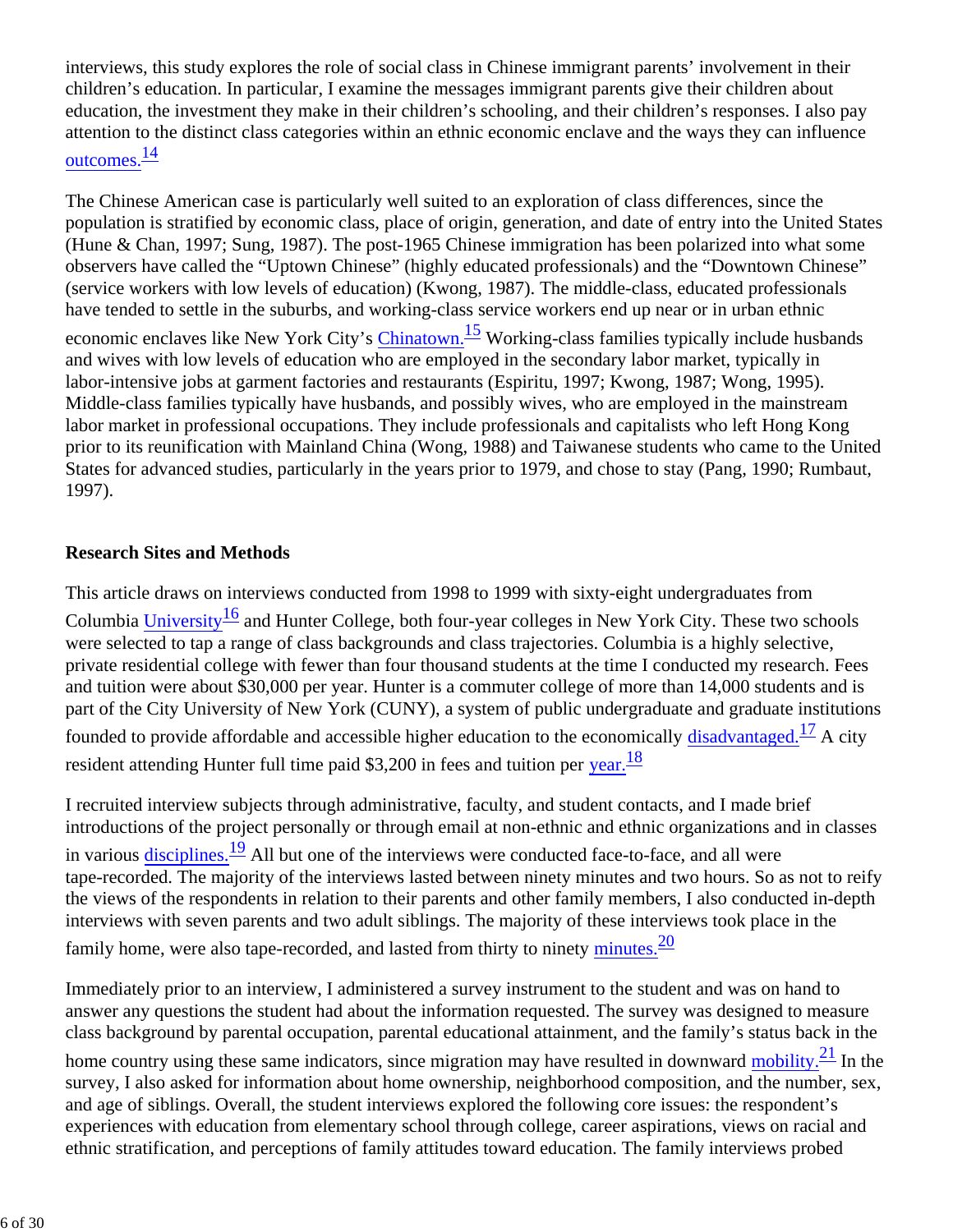sibling experiences with education, discussed parental attitudes toward their children's schooling, their own experiences with schooling, migration, and work, and traced their views on racial and ethnic stratification in the United States. In addition, from September 1998 to May 1999, I conducted field observations three to five times a week at both Hunter College and Columbia University, in classrooms, libraries, cafes, and meetings of ethnic student organizations with significant numbers of Chinese Americans. I also spoke with professors and other students to gain further insight. Lastly, I drew on student demographic profiles provided by both institutions to develop a better sense of their overall student populations.

As Table 1 indicates, the sixty-eight respondents were about evenly divided between the two colleges. The gender breakdown was skewed toward women, who represented about 74 percent of the respondents. About 60 percent of the respondents were second generation, and the remainder were 1.5 generation. About 40 percent of the thirty-five Columbia respondents were Taiwanese American, and 36 percent of the thirty-three Hunter students were from the Guangdong area of Mainland China.<sup>22</sup>

Overall, the respondents differed widely in parental socioeconomic background and the extent of their ties to an urban ethnic economic enclave. All the Hunter respondents had grown up in New York City, and more than half grew up adjacent to or in one of the city's three Chinese economic enclaves (Chinatown in Manhattan, Flushing in Queens, and Sunset Park in Brooklyn). Two out of three had parents who were involved with the Chinese ethnic economy, mainly in the restaurant business (as cooks or waiters) or with the garment industry (as seamstresses and pressers).  $\frac{23}{4}$  A few parents were entrepreneurs who owned or operated restaurants and other businesses in the ethnic economy. I classified them as having a middle-class status in the ethnic economy. Most of the parents of Hunter students had a high school education or  $less.\frac{24}{5}$ 

The Columbia respondents, about half of whom grew up in the tri-state area of New York, New Jersey, and Connecticut, were more likely to have grown up in the suburbs — 69 percent of the thirty-five respondents grew up in suburban, largely White neighborhoods — and to have parents in professional occupations such as engineering in private industry, chemistry, law, medicine, accounting, nursing, and computer programming. More than half of the fathers had advanced degrees, and 45 percent of the mothers had bachelor's degrees. A minority of the parents, however, experienced downward mobility with migration they had held positions of higher prestige and income in their home country and had fewer resources in the United States than their educational credentials might have suggested. Another small group of parents worked in the Chinese ethnic economy, either in New York City or elsewhere. But unlike the Hunter parents, these parents had some college education (obtained either abroad or in the United States) and/or owned property and operated their own businesses. Thus, I infer that these parents held a middle-class status in the ethnic economy.

As the foregoing sections suggest, class membership for immigrants is not easily defined, but my fieldwork suggests that an important distinction should be made between the mainstream economy and the ethnic economy. As the section on parental strategies will make clear, these distinctions have important implications for the investment the Chinese immigrant parents in my study were able to make in their children's schooling.

Throughout the project, I drew on my role as an insider with both Hunter and Columbia students. Like many Hunter students, I was born in Manhattan's Chinatown, to which my family still has close ties, and grew up near Flushing, a satellite Chinatown in the New York City borough of Queens. My parents are immigrants, and they work in Chinese-owned and -staffed restaurant and garment businesses. However, in the data collection process, I found that my status as a Yale doctoral student distanced me from my Hunter respondents as much as it provided common ground with the Columbia students.<sup>25</sup>

I found it more difficult to recruit interview subjects at Hunter, in part because so many of the students were going to school, working, and commuting between home, school, and work. I encountered similar constraints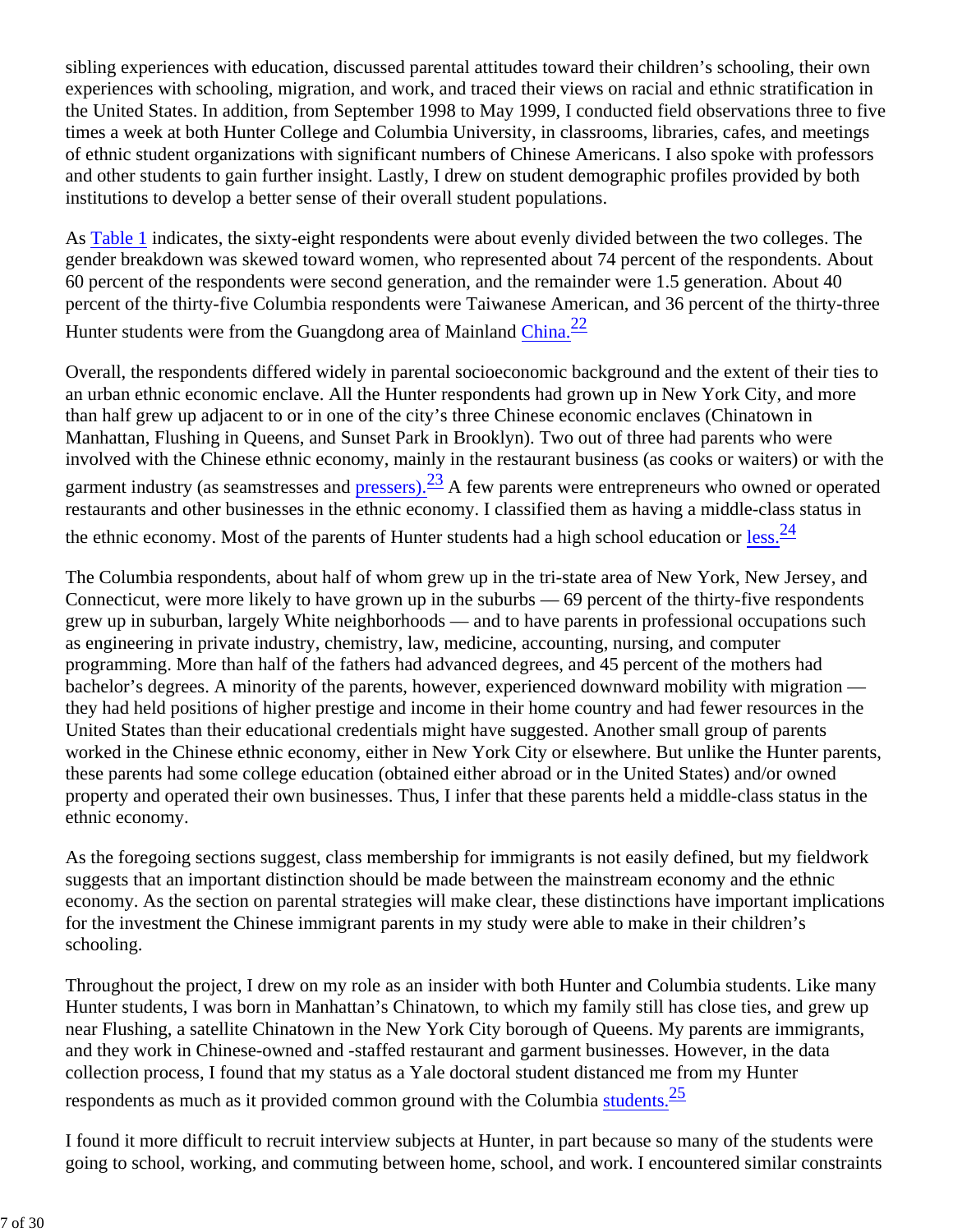when trying to interview the Hunter parents. While Columbia students were enthusiastic about the idea of my speaking with their parents and encouraged me to contact them, the Hunter students were reluctant to have me contact their parents, and in some cases expressly asked me not to do so. Most of the Hunter students cited their parents' intensive work schedules (typically twelve hours a day, six days a week), their parents' lack of English-language facility, and the emotional distance they felt from their parents in general. In the end, I was able to interview only parents of the Columbia students.

## **Parental Expectations**

Did all Chinese immigrant parents have high educational expectations for their children? The simple answer is yes. Despite the many differences in their backgrounds, the students related similar perceptions of their parents' educational aspirations: their parents expected both their daughters and sons to complete college, at the very least. Melinda, $\frac{26}{3}$  a Columbia student, matter-of-factly related her mother's counsel: "There's absolutely no question that education is the direct path, the only path." That Chinese immigrant parents shared a common understanding about educational attainment and its link to mobility is consistent with the literature on Asian American educational aspirations. One important finding of this study is that students whose parents came from diverse homelands, socioeconomic backgrounds, and patterns of settlement reported similar parental messages about education.

With only a few exceptions, students spoke of the Chinese cultural disposition toward education as a factor in their educational attainment, one they believed was particularly strong in immigrant families. The students voiced the idea that Chinese American parents encouraged their children to study hard in school to a greater extent than parents in other racial/ethnic groups, and that the children listened to their parents.

These were the views expressed by Victoria, a Columbia student and the daughter of a physician: "I think that immigrants from Asia, they are very hard working, trying to establish themselves. And so, then they teach their kids to be hard working."

Paul, a Hunter student and the son of a Chinatown contractor and a seamstress, had a similar outlook:

I'd say [Asians have a] work ethic. . . . I have seen so many people. I mean, Asian people are lazy too sometimes. . . . I have to admit, everyone has their lazy people. But I see so much other races, Hispanics, Blacks, Whites, they're lazy. I mean, someone who says like, Oh man, I got this due, and this and that to do. I can't study for this . . . when I get home, I got to sleep, I'm tired, this and that. I've been tired before. I do get tired too, but I still force myself to study. It's something that's required. You want to graduate, you want to pass, it's what you do. Other people just don't do it. It's terrible, actually.

Melinda thought that Asian parents had a distinct way of interacting with their children when it came to education, and identified this interaction as a central element in her own achievement. According to Melinda, her parents, both graduates of top-ranked universities in Taiwan, fuelled her motivation to do well in school:

Generally speaking, the standards between my mother's expectations and other Asian parents' expectations is much higher than those of many Caucasian friends I have or Hispanic friends or non-Asian friends. For example, I went home, and I got a 99 on a test, and my mother's reaction is like, "Why not 100?" And other parents are like, "Oh good, 99." You know, and I'm really happy looking back, because it was my parents [who] were pressuring me in school from the time I was really young that I got into succeeding in school. Because without them, I don't think I would have had the drive myself because in elementary school, especially, my friends were not doing so well. But generally speaking, the environment wasn't toward school. In fact, it was actually bad to do well in school. And my teachers, I liked them a lot, but I didn't find that they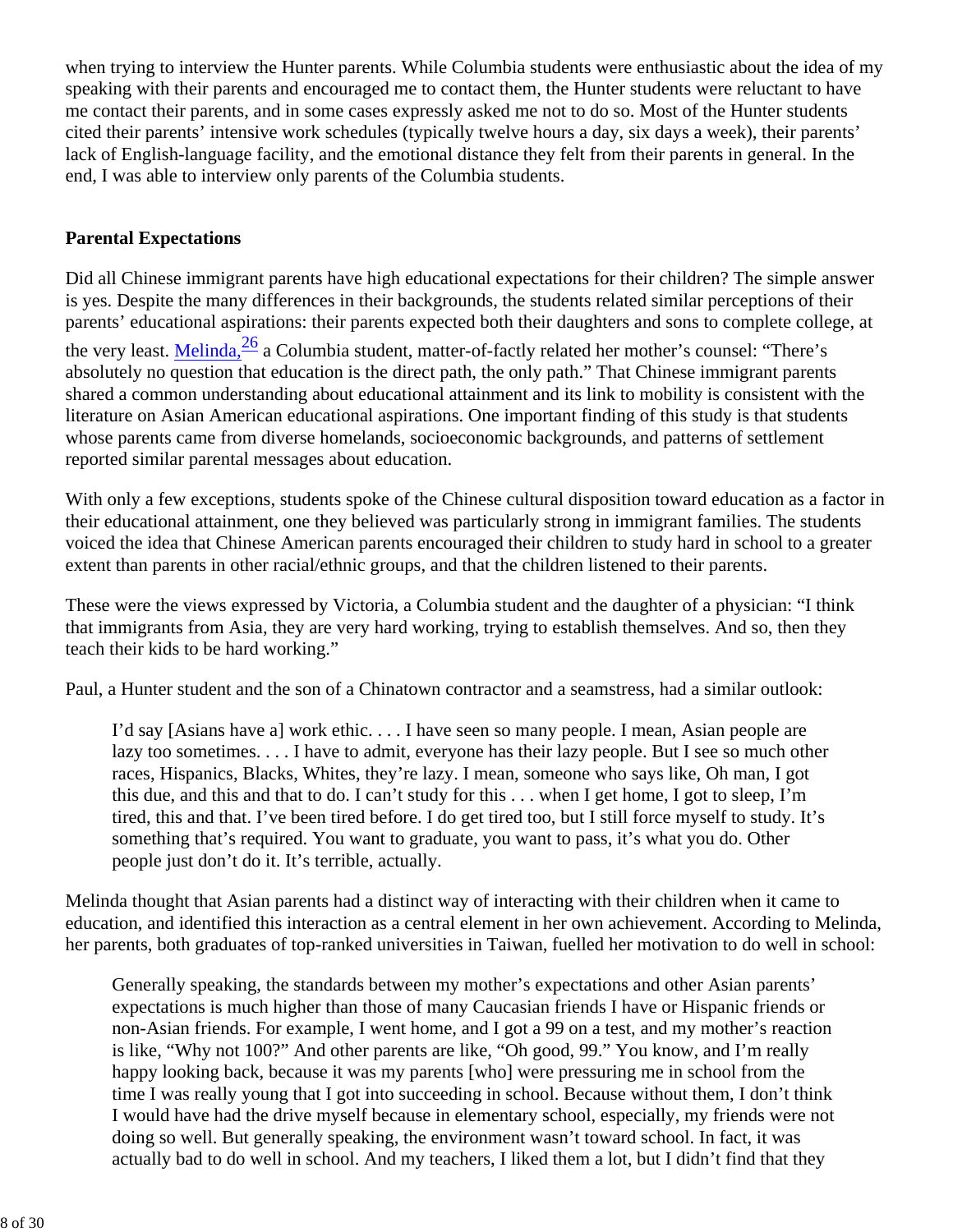were particularly motivational. They weren't helping me to get the big picture. Their big picture was graduating from elementary school, not eventually growing up to go here, here, here.

Speaking of her African American and Hispanic friends in elementary school, Melinda was careful to point out that she did not view the difference in their performance as a matter of intelligence, but rather in how they saw school. She found that doing well in school was not a high priority for her African American and Hispanic friends, and could even earn disapproval from them:

The main thing, it didn't seem very important for them to do well. I don't think they were trying very hard, and the teachers weren't that good. And it wasn't good to do well in school, it was so obvious. I mean, kids weren't even subtle. It was just being called a nerd if you did well. It's funny, because we'd be friends separately from schoolwork, but when it came to schoolwork, it was just so obvious. It's like they admired me for doing well, on the one hand. But on the other hand, it's also bad, both at the same time.

Melinda's recollections support Fordham and Ogbu's (1986) concept of an oppositional identity among involuntary minority groups such as African Americans. According to Fordham and Ogbu, this oppositional identity equates academic success with Whites, and often involves the censure of black students who do well in school for "acting White." But Melinda's recollections also highlight the more subtle contradictions that the concept of oppositional identity does not capture. Although her friends sanctioned Melinda for doing well, they nevertheless acknowledged her achievement. As she said, "It's like they admired me for doing well, on the one hand. But on the other hand, it's also bad, both at the same time."

The interviews that I conducted with seven Columbia parents supported the findings from the student interviews, and pointed to several factors that they believed contributed to a Chinese cultural disposition

toward education. These factors included the historical legacy of China's imperial examination system $\frac{27}{27}$  and its influence on cultural norms, the rigors of present-day education in Taiwan and Hong Kong, and the importance of education and educators in their native countries. While their comments cannot be generalized to the other immigrant parents, they provide an interesting, albeit small, window into how some middle-class suburban parents identified a concern with education as being particularly Chinese.<sup>28</sup>

Mrs. Wu, for example, appeared perplexed when I asked how she knew about Stuyvesant High School, the specialized public high school in New York City that her daughter Melinda had attended. Mrs. Wu explained that she knew about Stuyvesant's reputation as a top U.S. high school before she had even come to the United States. According to Mrs. Wu, Stuyvesant was common knowledge in her native Taiwan:

Stuyvesant very famous in Chinese society because we have a writer, his son is from Stuyvesant. So he wrote a book about his son, and then the cultural difference between father generation and son generation. So that school is very famous in Taiwan. And that school is very famous, I think all the Chinese parents know this school. Get a copy [of the book] in Taiwan.

Mrs. Chang perceived a similar preoccupation with "good schools" among Chinese immigrants in the United States:

I believe in good schools, okay. That's why I told [my children]. I guess a lot of Chinese people want their children to go to Ivy League or whatever. I think it's not because of the name. I think mainly it's because you want them to get a good education and learn with better or like smarter people or better value people, and you know, they can learn and inspire each other.

Mrs. Fan was an interesting example. After our formal interview concluded and the tape recorder was turned off, she started to talk about the various levels of traditional Chinese society and how they were valued in descending order, starting with nobles/scholars-officials, farmers, artisans, merchants, and soldiers. She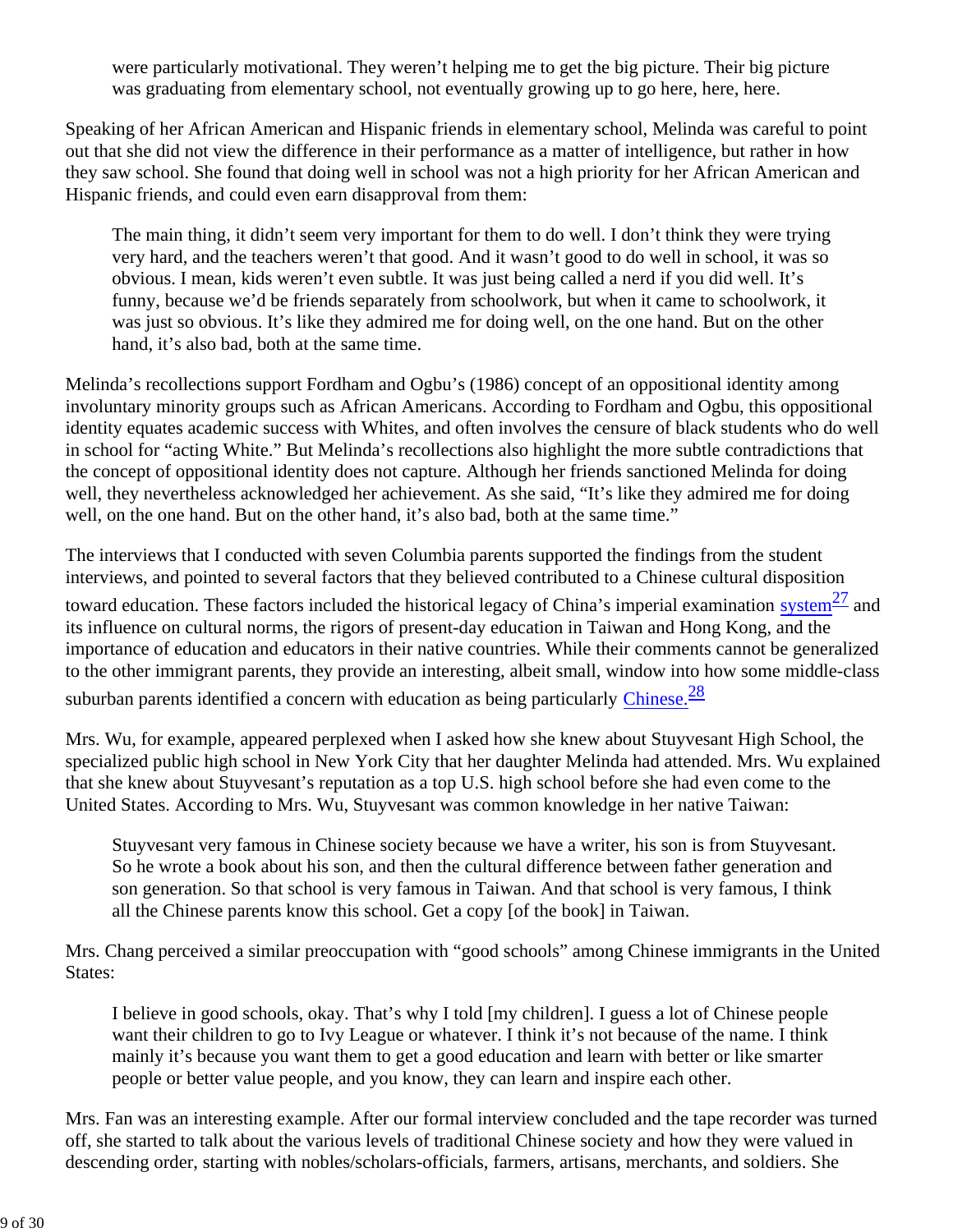brought up the imperial examination system, and the popular belief that the Chinese valued education. But Mrs. Fan also made it a point to say that she had encountered Chinese people who did not necessarily value education. In the Taiwan that she remembered, the emphasis was on owning farmland, and in the Philippines, where she spent her teenage years, the emphasis for ethnic Chinese men was to become merchants and have their own businesses. In the United States, however, she said she has seen something different among her Taiwanese friends, who clearly value education and made their children's schooling an important part of their lives. Mrs. Fan specifically mentioned the SAT weekend preparatory courses her friends arranged for their children, and how that was the first time she had even heard of such courses.

Both the student and parent interviews also pointed to a set of structural circumstances that reinforced the vitality of a cultural tradition privileging education, regardless of class background.<sup>29</sup> The first structural condition was the opportunities in the U.S. education system. Many of the immigrant parents came from

Hong Kong, China, and Taiwan, all of which have relatively closed systems of higher education.<sup>30</sup> By comparison, the U.S. system of education is remarkably accessible, with "low-cost, high-quality public universities," and the children of immigrants have the chance to attend elite institutions of a caliber that would have been closed to them in their parents' countries of origin (Weinberg, 1997).

Access to the U.S. education system proved to be a common theme expressed by the parents, and for some it became a driving force in the immigration narrative they shared with their children. Jannelle, the daughter of a Flushing taxi driver and deli owner, remembered:

My parents say they came here to give us a better education. 'Cause you know, in Taiwan it's so hard to get to college, you have all these tests. They thought here we could get further. Not that we could get further, but we wouldn't have all that pressure. Because in Taiwan, you start having tests when you're in junior high.

In contrast, there were seemingly inexhaustible opportunities for higher learning in the United States, where education was available for older adults as well as for children and adolescents. In the words of Mrs. Wu:

This is the part I love the best about the United States. Like I have a younger sister [here], she graduated from a very bad school, she was only a high school graduate, a very bad school. She [was] just not good in academic field. But she never stop continuous education. Taiwan, they don't have community colleges where you can go. In Taiwan, school is only for the young people. After you are married, have children, no such thing.

The second structural condition that reinforced the value of education for Chinese immigrants was the compelling economic payoff for schooling in the U.S. labor market. The increasing significance of the college degree to mobility has been well documented (Murnane, 1994; Wilson, 1999). Due to their limited English skills and schooling, Chinese working-class immigrants found the ethnic economy, with its long hours, unsanitary work conditions, and scarce benefits often associated with manual labor, to be their only option. Nonetheless, their children recalled how they pointed to distant relatives, who had been in the United States longer and had more education, as having better opportunities, and how they expected their children to have those too—provided their children did well in school. Lan, a Hunter student whose father ran a Chinese restaurant in lower Manhattan, recalled his father's advice: "He always says, 'I have to work so hard. But if you get a good education, you can find a better job. You won't have to work like me in the restaurant, sweating.' Every day, I mean, he says it over and over, it's in our head."

For middle-class Chinese immigrant parents, education was the reason they did not have to work in the ethnic economy to begin with. Both middle-class parents and their children were aware of the ethnic economy's existence, and some took pains to distance themselves from the "poor immigrants" who lived and worked there. For most of these parents, Chinatown or any other ethnic economic enclave was just a place to buy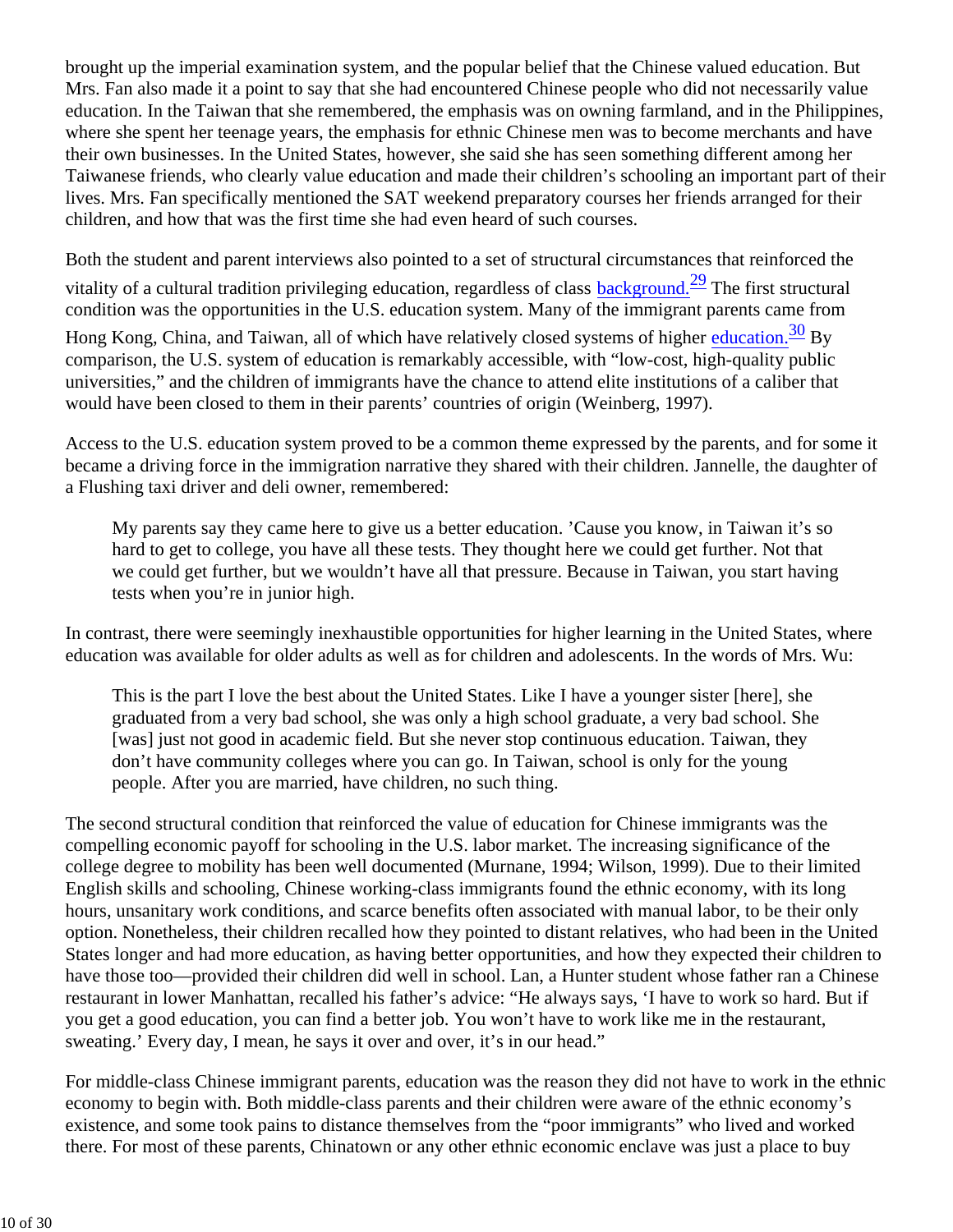groceries and have an occasional meal; they had no real ties there. But these places were also a stark reminder to them of what their future in the United States would have been like without an education. For example, the mother of a Columbia student talked about how her husband briefly worked in his uncle's Chinese restaurant in Brooklyn as a college student newly immigrated from Hong Kong. As she told it, her husband went on to complete his master's degree ahead of schedule because he wanted to leave the world of low-wage work behind, even if it was on a part-time basis. She said, "He finished [his master's degree] in one year because he said he do not want to stay in the restaurant for all his life."

These findings are consistent with the literature detailing the high educational expectations of Asian Americans (Goyette & Xie, 1999; Hao & Bonstead-Bruns, 1998; Pang, 1990; Schneider & Lee, 1990) and support Ogbu's (1995) characterization of Chinese Americans as a voluntary minority group that employs the homeland as a frame of reference for their experiences in the United States. However, immigrant optimism was not the only underlying view of Chinese immigrant families toward education — parents in the study also expressed immigrant pessimism. The source of this pessimism was perceived racial discrimination. Their national origins notwithstanding, immigrant parents understood that they all became classified as Chinese in the United States, with distinctions such as Mainlander, Taiwanese, or Malay having very little meaning, regardless of how they self-identified. Moreover, they perceived that being Chinese was a liability in the American racial hierarchy. Their hope was that education would blunt the edge of discrimination for the next generation (Sue & Okazaki, 1990; Tuan, 1998).

Mr. Chin, for example, described how his Chinese heritage made him a "second-class citizen" in Malaysia, and how those experiences prepared him for the racial hierarchy in the United States. It was a lesson that he wanted his daughter Diana to understand as well:

I made sure that we told her right from the beginning, right from day one, you know, when she was able to understand the issues. We say, "Look, let's face it. You're a minority. You're Asian. You're Chinese. You're a minority. There aren't too many of us here. And when you get on in this world, you have to get on with these people, you have to have a certain way of surviving. You've got to know how to get around it."

Mrs. Chang also talked about the problems that came with being Chinese, particularly immigrant Chinese, in the United States. This was surprising because, like Mr. Chin, who was an attorney and a Fulbright scholar, both she and her husband had impressive educational credentials: Mrs. Chang earned a master's degree from an Ivy League university and her husband graduated from National Taiwan University, known in Mandarin as Taida, and received his medical degree in the United States. These credentials notwithstanding, Mrs. Chang saw their status in the United States in marginalized terms:

I think there is discrimination, okay. . . . Like once my husband had a lawsuit. . . . Taida is considered to be like Harvard [but] they don't know that here. So my husband's sitting in a courtroom like very stupid. And they're like, like that. Actually, most Chinese people who came here to study came for higher education, they are the elite of our society. But people here, they don't know. They talk to you like dumb dumb. You don't understand, you don't speak English as well as we do. But we reverse that. You Americans go to Taiwan, they're dumb dumbs too.

This passage is particularly illuminating for what it says about the migration process and social-class background. By all indicators, the Changs belong to the highly professional stream of the post-1965 immigration, a group with such an impressive profile that Rumbaut (1997) describes them as the "most skilled immigrants ever to come to the United States." Yet their incorporation into American life has not been entirely seamless. Despite their comfortable house in the suburbs and a successful medical practice drawing patients from different racial and ethnic backgrounds, the Changs still believed that they were viewed and treated as ignorant foreigners.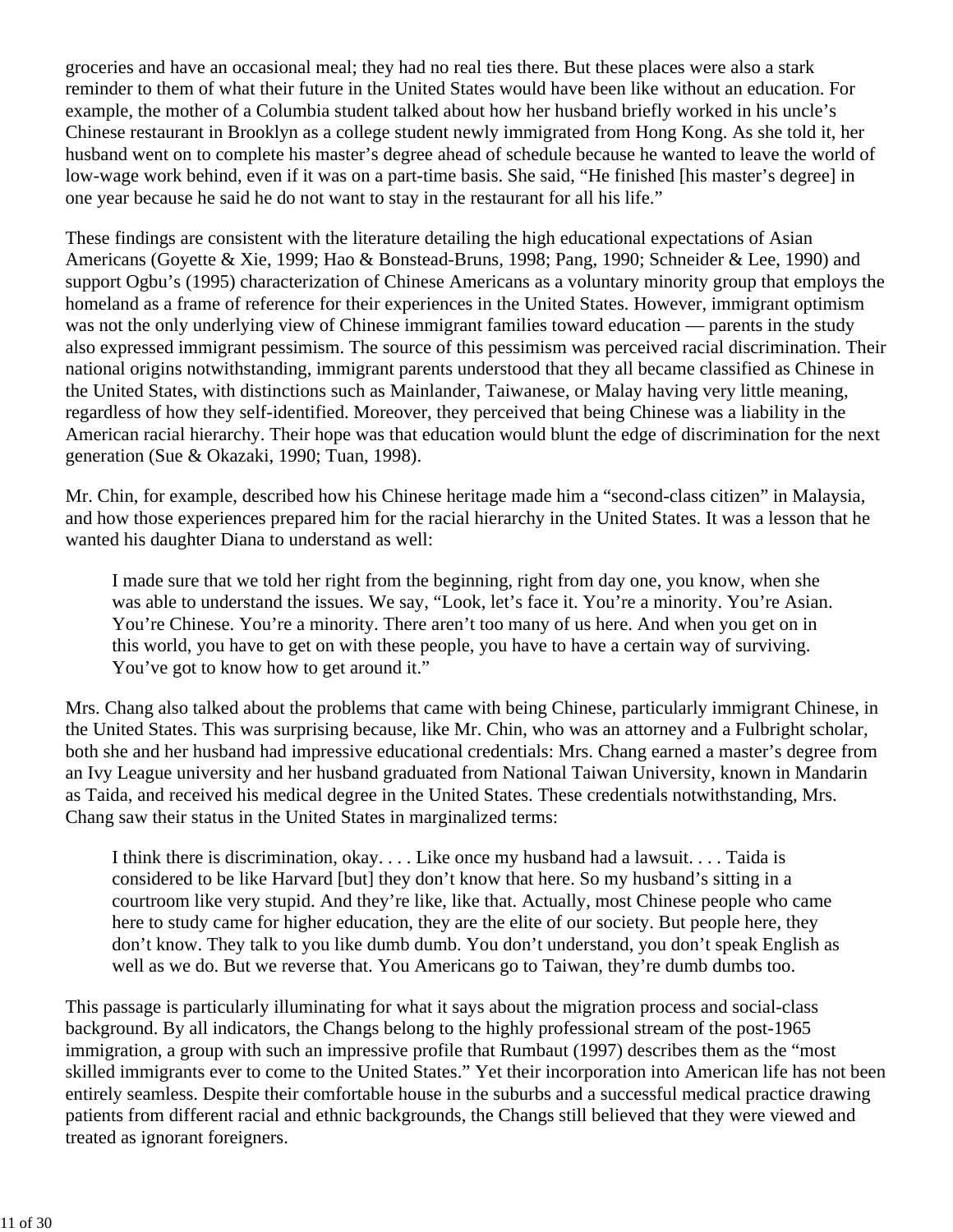In the interview, Mrs. Chang expressed some hope that the next generation would be treated better, especially since they would have grown up as native English speakers exposed to American culture. But the Changs' daughter, Victoria, remembered the "respect lessons" her mother taught her when she was young: "My mom would say to me, you know, you have to have respect for yourself because when you grow up, you may not have respect in society because you are a woman and you are Chinese. And she would prepare me for all of this."

This perception of racial discrimination overwhelmed any class differences among the Chinese immigrant parents of students interviewed in this study. Regardless of their educational background or their occupational status, the majority of the immigrant parents tended to call attention to the possibility of discrimination against their children. For example, interviews with four respondents from very different backgrounds revealed similar experiences. Sandra, the daughter of an engineering consultant and a student at Columbia, grew up in a small, predominately White suburban town outside of Boston:

My parents said if you want to get ahead in the world, being an Asian American, they always look at you, they always think you're not as good, so you have to be twice as assertive, you have to make your voice be heard.

Frances, the daughter of a hospital administrator and a physicist and a student at Columbia, grew up in a mostly White suburban community outside of New York City:

The way my father felt was that you need to be smart because you'll never be accepted or given the chance because you're Chinese. That's how my father felt. Being Chinese will never be a plus, it will always be something against you. . . . My father wanted us to be smarter, you have to be smarter than other people, than the majority, because unless you have 110, they're not going to take you. If you have 88, you know, they're not going to look at you and say, oh well, we'll take them anyway. It'll be like, we've got to take this guy because he's the smartest person. Your acceptance is through merit, merit-based acceptance; you'll make it in because you have the criteria, not because you're what they're looking for.

Paul, the son of a contractor and a seamstress and a student at Hunter, grew up in Chinatown:

I have a Chinese name, but it's not on the record. Officially on the birth certificate is Paul, my Chinese name, then Lee. We asked them that, why did we get American names instead? My mom goes, like, it's not acceptable to have a Chinese name as much as it is to have an American one. It was her way of pushing us to get accepted by society. But she does know that, you know, they don't like Chinese people. And a lot of people don't. And it happens. My father works, he gets around a lot, so he sees a lot of people saying things to him, commenting about his race and ethnicity.

Winston, the son of an electrical technician and a student at Hunter, grew up in a racially mixed neighborhood in Queens, New York:

My dad would say, there's not a lot of opportunities for Chinese, or you're not going to get this job because you're Chinese. You're going to be limited from this and that. You can't do this because you're Chinese. People expect you to do this because you're Chinese. People aren't going to expect you to do this because you're Chinese. You have to work harder because there is a lot of expectations about Chinese people, and they're going to look down on you. Yeah, like you have to be much better than Whites.

These recollections are strikingly similar in tone and language. Overall, the immigrant parents called attention to the disadvantages that came with being Chinese in the United States and sought to impress upon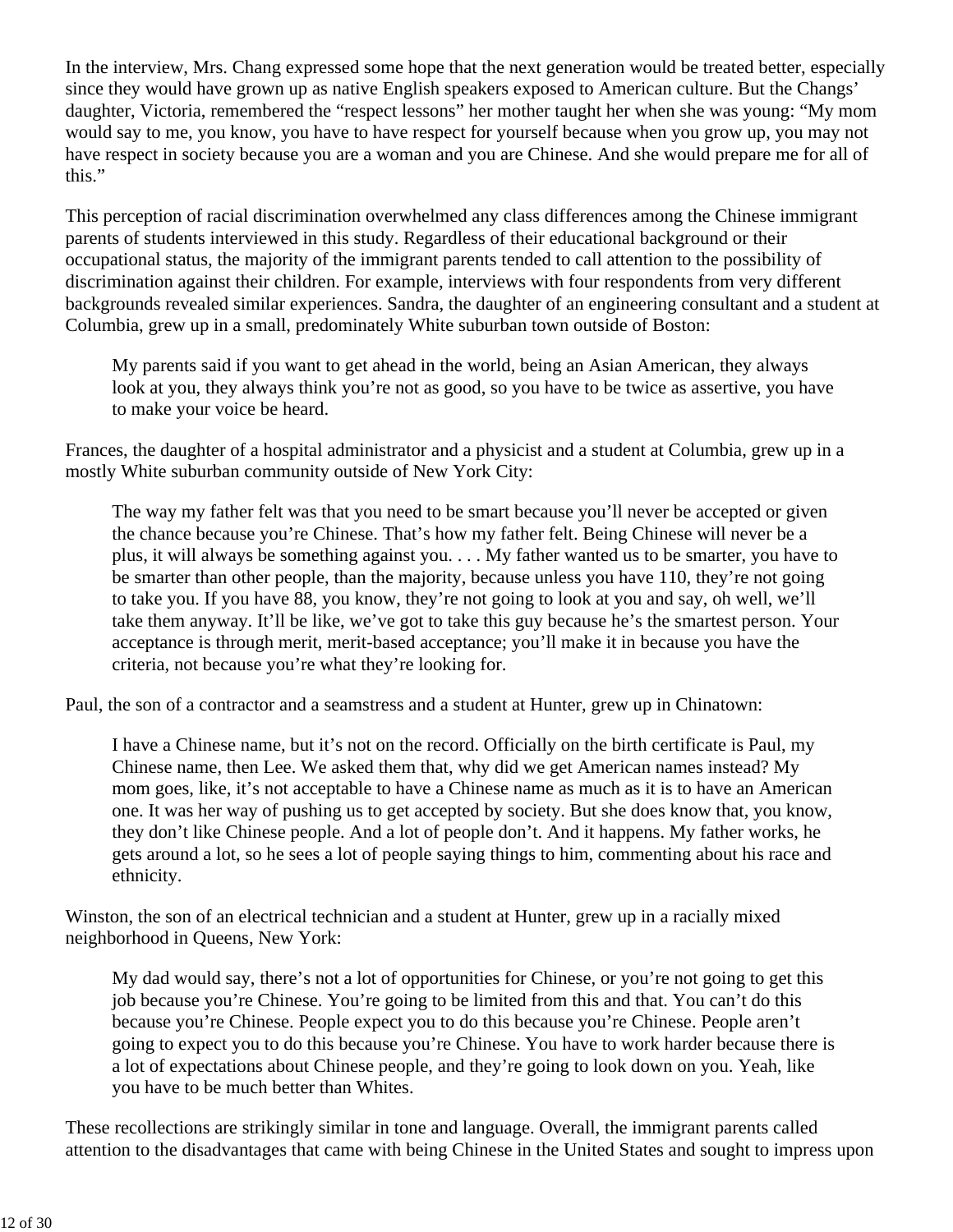their children the reality of racial stratification. The message was more or less the same, despite the parents' different socioeconomic trajectories and varying ties to the ethnic enclave (ranging from marginal to very strong). The parents taught their children to be mindful of racial discrimination, to work harder than other people for the same results, and to pay particular attention to education as a way to level (somewhat, at least) an unequal playing field.

To sum up, although the students came from diverse class backgrounds, they recalled growing up with remarkably similar parental aspirations for their schooling. The students themselves attributed their individual achievement and the achievement of the group to Chinese or Asian cultural values emphasizing hard work and education as a channel for mobility, and to the success of immigrant parents in transmitting those values to their children. Interviews with both students and their parents pointed to several structural conditions in the United States that gave meaning to these traditions. The first two were actual structural conditions — the widespread availability of postsecondary education (as opposed to the limited opportunities for higher education in the immigrants' countries of origin), and an American labor market that rewarded the holder of a college degree with higher income. The third was a perceived structural condition: Chinese immigrants discerned a racially and ethnically stratified opportunity structure and encouraged their children to pursue higher education to offset the effects of perceived discrimination.

### **Parental Strategies**

While parents from both middle- and working-class backgrounds shared high expectations for their children, social-class background did emerge as a clear dividing line in the educational strategies that Chinese immigrant parents developed to foster their children's education. Despite their similar outlooks on schooling, Chinese immigrant parents relied on distinct ethnic-class strategies to promote generational mobility through education. It is here that social-class differences and, for working-class parents, differences in status within the ethnic economy took on significance. These differences influenced the scope and types of resources that Chinese immigrant parents could marshal on behalf of their children.

#### *Educational Strategies of Suburban Middle-Class Parents Working in the Mainstream Economy*

Chinese middle-class parents in this study had the resources to explore many different options, thus the choice of school for their children was of primary importance to them. Private school was the province of those parents who could afford it or, in isolated cases, who could qualify for financial aid. Parents often learned of the private school option from friends, teachers, and administrators, and believed it would provide a richer curriculum and a chance for their children to form friendships with academically oriented and well-off peers. These networks, however, differed from the kinds employed by urban parents working in the ethnic and mainstream economy, which I will detail in the next section, in that they were not exclusively ethnic networks. Other parents who could not afford the price tags of private schools or would not qualify for financial aid opted to move into the best public school districts they could find. One mother moved her family to a different part of Sacramento so that her daughter could attend the area's top-ranked high school. Middle-class parents residing in New York City concentrated on locating public schools with magnet programs that allowed them to accept students living outside their designated boundaries. However, finding these schools was a task that involved delving into the Byzantine bureaucracy of New York City public schools, scouring newspapers and journals, and having countless conversations with teachers and school administrators — a daunting prospect even for native-born parents, let alone for immigrants.

Chinese middle-class parents, however, did not rely solely on schools. It was equally important to them that the learning process extend well beyond what could be gained in a school setting. The general consensus was that time away from school had to be used for some gainful intellectual pursuit. In the words of Mrs. Chang:

I come from Taiwan. Always have lots, lots of homework, you know. We don't have time for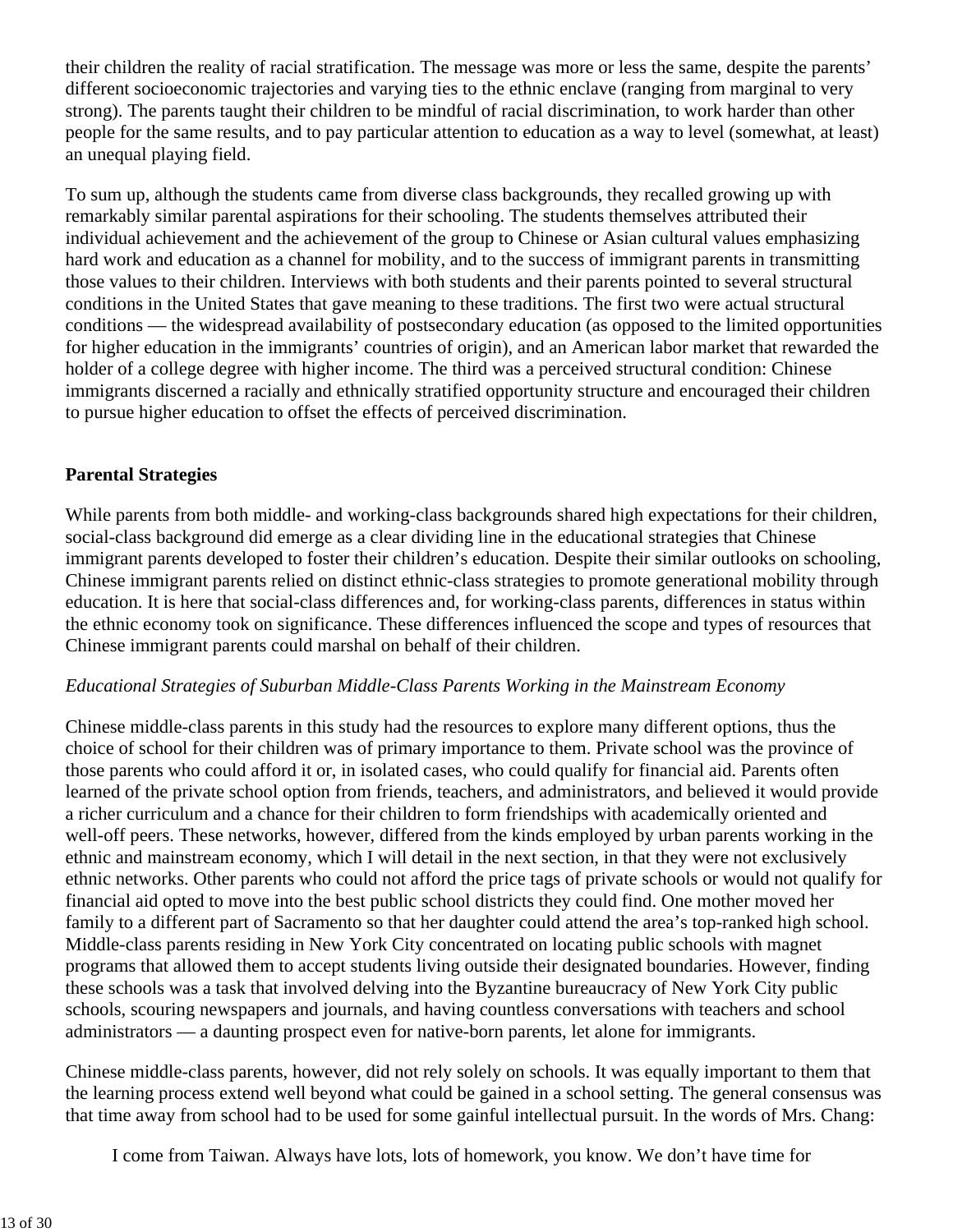ourselves. But here they don't have anything to do, right. After school they can finish your homework in twenty, thirty minutes and nothing to do, right. So I think they have too much free time and I hate to see kids waste their time. You know, I don't think that life should be like that, you know, waste time.

Thus, Chinese parents monitored their children's free time (in one case, installing locks on the TV room), assigned supplementary homework, and offered help in math and science. In those subjects, the fact that the parents were not native English speakers was not an obstacle. They enrolled their children in music programs, summer programs, and academic tutoring programs. Classical music, in particular, emerged as a key element in the childhood and adolescence of middle-class respondents (piano and violin were quite popular).

Many of the Chinese middle-class mothers in this study worked only part-time, if at all. Mrs. Chang was one of the mothers who stayed at home when her children were young, and she found that monitoring her children's progress in school was a time-consuming daily activity. As the following passage indicates, she became involved in the routine details of her children's schooling. She took a particularly active role with her son, since he was more problematic in school:

When my daughter was little, like first or second grade, I'd sit with her and we'd do everything together, make sure she does her work right. I spend my time with her. I'm not that active in the PTA but I just make sure when there is conference I always be there. Oh, but my son, yes. For my son kind of involved because he's naughty. He usually gives the teacher a hard time, like make faces or something like, not organized. So I manage to communicate with the teacher. We had a notebook. I write notes to the teacher and the teacher writes back to me. And I have to make sure what kind of homework we have, you know. Like, what did you do wrong today? And I also write to my son almost every day or every other day, "Make sure you have a good day (or something like that). I love you very much." I still keep that book.

This kind of involvement extended well beyond the early years of schooling into college. Not only did many Chinese middle-class parents take their children on summer tours of various colleges, but they were also very engaged with the college application process itself and participated actively in choosing some schools and discarding others. In my interviews, parents spoke about these experiences in more detail and at greater length than did their own children, who rarely referred to this process (although I asked). The Chins, whose daughter Diana attended Columbia, are one example. Mr. Chin said, "So we did the tour, and Columbia was not even on the list. If I remember, that was in the junior year." Mrs. Chin added:

Diana made a list herself. At that time, Johns Hopkins was number one on the list. And the University of Virginia was also somewhere up there. So we did all the way down, but as we went down [from Boston], we had to pass New York. I think we had to go in. So her daddy said, "Since we are here, we might as well have a look." And we did look. And then we rushed to UPenn, and then we rushed to, and so on and so on. . . . When she went to Georgetown, she fell in love with the whole town. She absolutely fell in love with it. And she liked Georgetown. It was not on her list.

Mr. Chin had this to say about how Diana eventually came to Columbia:

It's between Georgetown and Columbia. And finally, she chose Columbia. And that's basically because, first of all, it's an Ivy League college. It's a smaller college. It's something she wants. She wants an urban university with a lot of multicultural people, diversity. And also, she's got a very active social life. She wants to know a lot more people. And she found that the Georgetown crowd, although they're very good, Georgetown is very good but the students, they were more like yuppies. So she went to Columbia. And one of her reasons was that they have a real good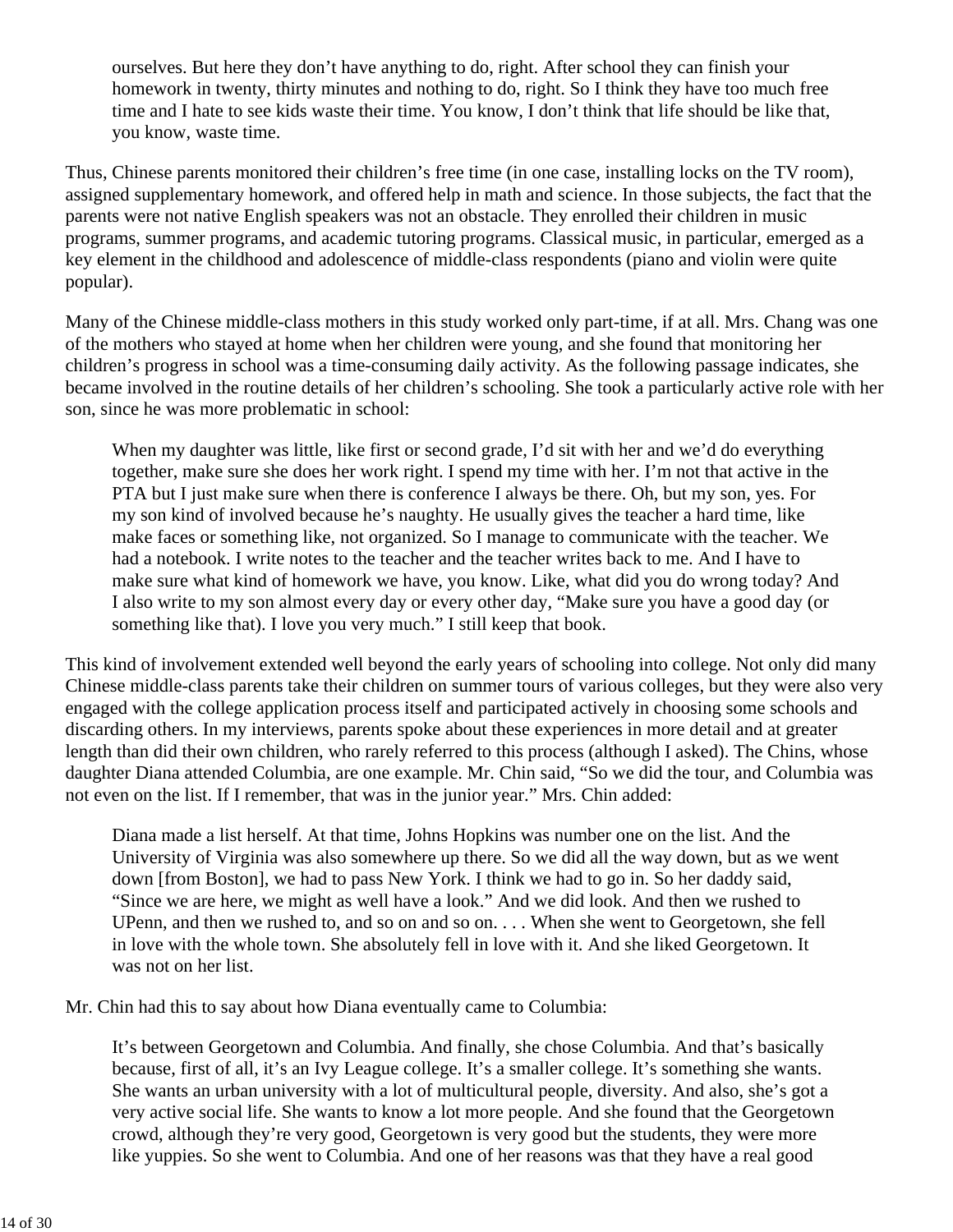core curriculum. The core curriculum basically gives her a broad liberal education without making her into a professional, you know, like you're in hotel management, like at Cornell.

Mrs. Leong is another example of how parents engage with the college application process. She remembered how her daughter Sandra had her heart set on attending the Cooper Union for the Advancement of Science and Art in New York City, sight unseen, because of its emphasis on the arts. But Mrs. Leong did not want her daughter to apply only to one school or to rely on brochures or word of mouth for her impressions of any school. She encouraged her daughter to visit not just Cooper Union but a few other schools as potential back-up choices:

And all along, she [Sandra] just wanted that school. But I heard about that school, it has no campus. It's not what she thinks. Because we are worried about this, all her life, she just lived in this little town. So we said, first of all, there's no guarantee you can get in. Second, you might not like the environment there. I insist, you should go to the open house. Even when you look at pictures, it's something different. The last open house, she went. We said, even if you apply to the school, would you please take a look at the campus? I said, if you make a trip there, why don't you go to NYU and Columbia?

Sandra made the trip and ended up not even applying to Cooper Union. During her visit to the school, she discovered that it did not have a traditional campus environment, and she was unsure if she wanted such a rigorous arts curriculum. She decided to apply to Columbia instead, since it was a place where she would have a liberal arts education and at the same time could major in the arts.

When some of the middle-class families found that putting a child through private school and/or a private college stretched their means, they sought alternative ways to meet the costs. Denying their children the educational opportunity was rarely considered. In one family the father started working two jobs — as a hospital administrator during the day and as a laboratory technician at night — to fund his four daughters' music lessons and private college tuitions. The mother, meanwhile, started to work as a nurse to help support the household. Another family restructured the family budget to meet the added financial burden when their son gave up a \$10,000 scholarship to transfer to Columbia.

In this study, I found that Chinese immigrant parents from middle-class suburban backgrounds steered their children toward the best schools, invested in academically oriented private lessons for their children, and were actively involved in their schooling. These findings are consistent with previous studies, which suggest that Asian American parents employ their resources in very specific ways to foster their children's education (Kao, 1995; Siu & Feldman, 1994; Schneider & Lee, 1990; Wong, 1990). Kao (1995), for example, shows that Asian American and White parents of similar income levels had different patterns of involvement with their children's schooling, with Asians more likely to save for their children's college education and to offer activities and create conditions conducive to study. However, I found such strategies to be the norm with *middle-class* Chinese immigrant parents. In the next section I discuss working-class Chinese immigrant parents who have developed a different set of strategies, which have received comparatively little attention.

### *Educational Strategies of Urban Parents Working in the Ethnic and Mainstream Economy*

In this section, I address the strategies adopted by urban Chinese immigrant parents, who were either working class or middle class in the ethnic economy, or lower middle class in the mainstream economy. Although there were distinctions that I highlight below, their strategies were more similar than different, and contrasted clearly with those adopted by suburban middle-class Chinese parents.

Like their suburban middle-class counterparts, these parents wanted to send their children to the best schools. However, since they were unable to move out of urban neighborhoods with poor schools or to afford private school tuitions, they pursued different strategies. In some cases, Chinese working-class immigrants sent their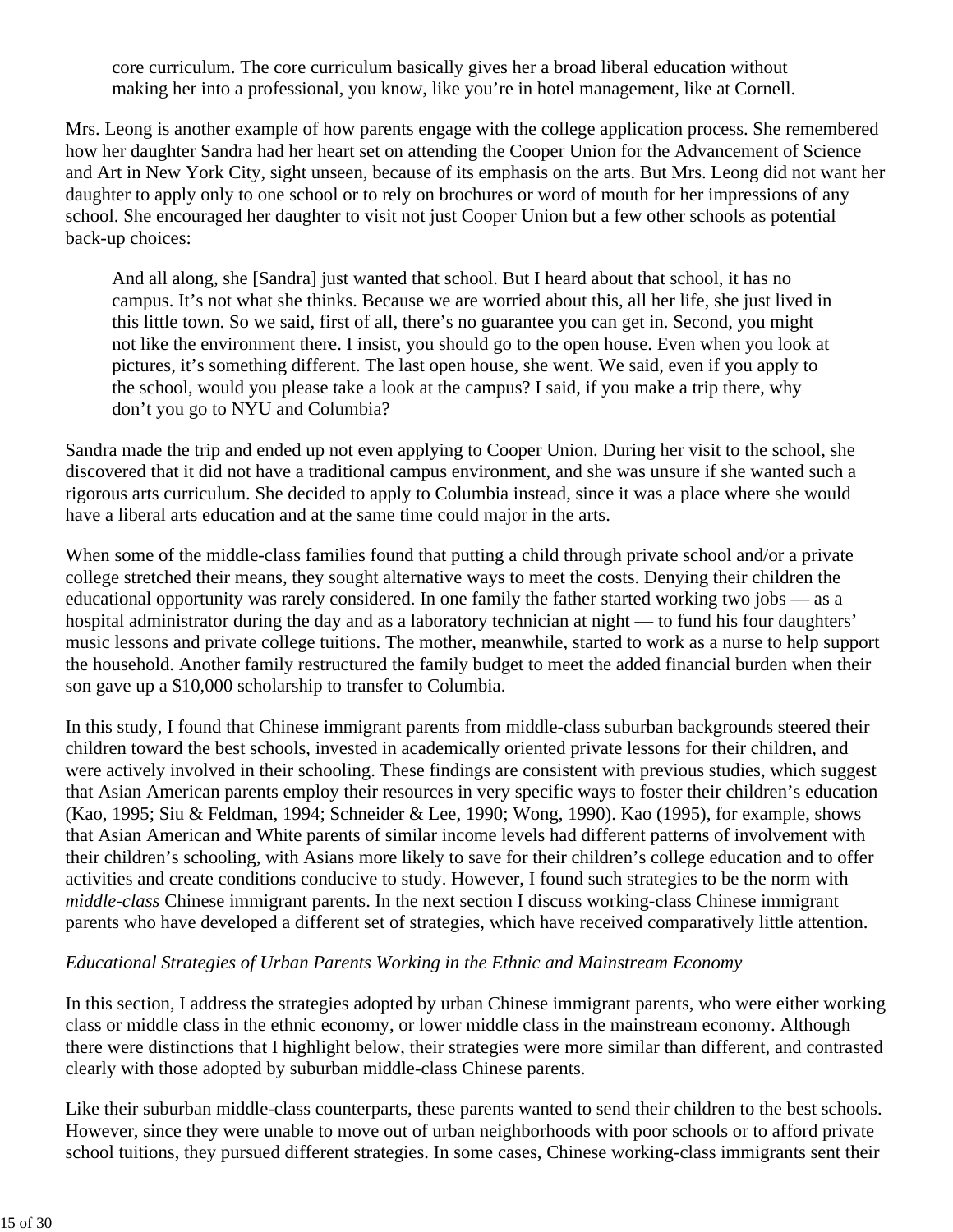children to neighborhood parochial institutions, which they believed were better. For example, Grace, a Hunter student and the daughter of a garment factory worker and a restaurant worker, recalls her mother's efforts to search out the best educational opportunities in Chinatown, including a stint at a Catholic school, even though the family was Buddhist:

I went to a Catholic school, the Catholic one on Mott Street. I went there from fourth grade to eighth grade. My mom kept changing me. I remember being changed to a lot of public elementary schools, like the one behind Allen Street, the one near Pathmark, near Pell Street, and 124. I went all over.

Other immigrant parents also channelled their children into a variety of public elementary and junior high schools in search of the best one.

Chinese parents working in the ethnic economy and those with jobs in the mainstream economy relied on informal ethnic networks as a valuable source of information on the city's public educational system. They learned about school rankings (not just in their neighborhood, but in relatively distant places) from friends and families who may have been in the United States longer and were economically better off. In some cases they were able to use the address of a friend living in a more upscale neighborhood to enroll their child in the school located in that neighborhood. Through these networks, they also heard about New York City's specialized high schools, Stuyvesant, Bronx Science, and Brooklyn Technical, which admitted students on the basis of an examination. Many parents regarded entrance to these schools as crucial to their children's future, given the schools' excellent college placement records and their overall levels of achievement. Bronx Science High School, for example, boasts more finalists in the acclaimed Westinghouse science competition than any other high school in the nation, and includes five Nobel Prize winners among its alumni (Forero, 2000). These social networks were accessed in worksites like restaurants and garment factories, as well as through extended family members, and served as a way for parents to gauge their children's performance relative to other people's children. Zhou (1992, 1997) argues that such networks facilitated the formation of social capital for Chinese immigrants and their children.

Unlike suburban middle-class parents, who had their own knowledge and research about schools to draw on, urban Chinese parents often found these networks to be their sole resource, rather than an additional resource. It is here that status in the ethnic economy becomes important. Respondents whose parents were laborers in the ethnic economy remembered that their parents did not really know how to direct them, short of suggesting that they take the exam for the specialized high schools. In the absence of official and unofficial information about the other good public high schools in New York City, and not knowing how to access such information, the students relied on chance knowledge gleaned from friends or followed their friends to a particular school. Some students ended up frequenting a number of different high schools, unsure of where they belonged.

Even if they were able to use ethnic networks to locate better schools for their children, most Chinese immigrant parents working in the ethnic economy found they had limited ability to help their children in school because of the time constraints of their labor-intensive jobs, their own lack of education, lack of financial resources, and poor English-language skills. Most of these Chinese parents were also unable to provide the "extra" lessons that middle-class suburban parents could afford more easily. For example, the musical experiences of respondents whose parents worked in the ethnic economy typically began with the public junior high school band, rather than with private lessons, as was the case for many of their middle-class suburban counterparts.

It is important to point out, however, that not all respondents had the same experience; there were differences according to one's status in the ethnic economy. Jade, a young woman attending Barnard, spoke of the disparities in her own extended family. The most telling difference between Jade's father and her aunts and uncles was that he managed a noodle factory while they labored at manual jobs as waiters and seamstresses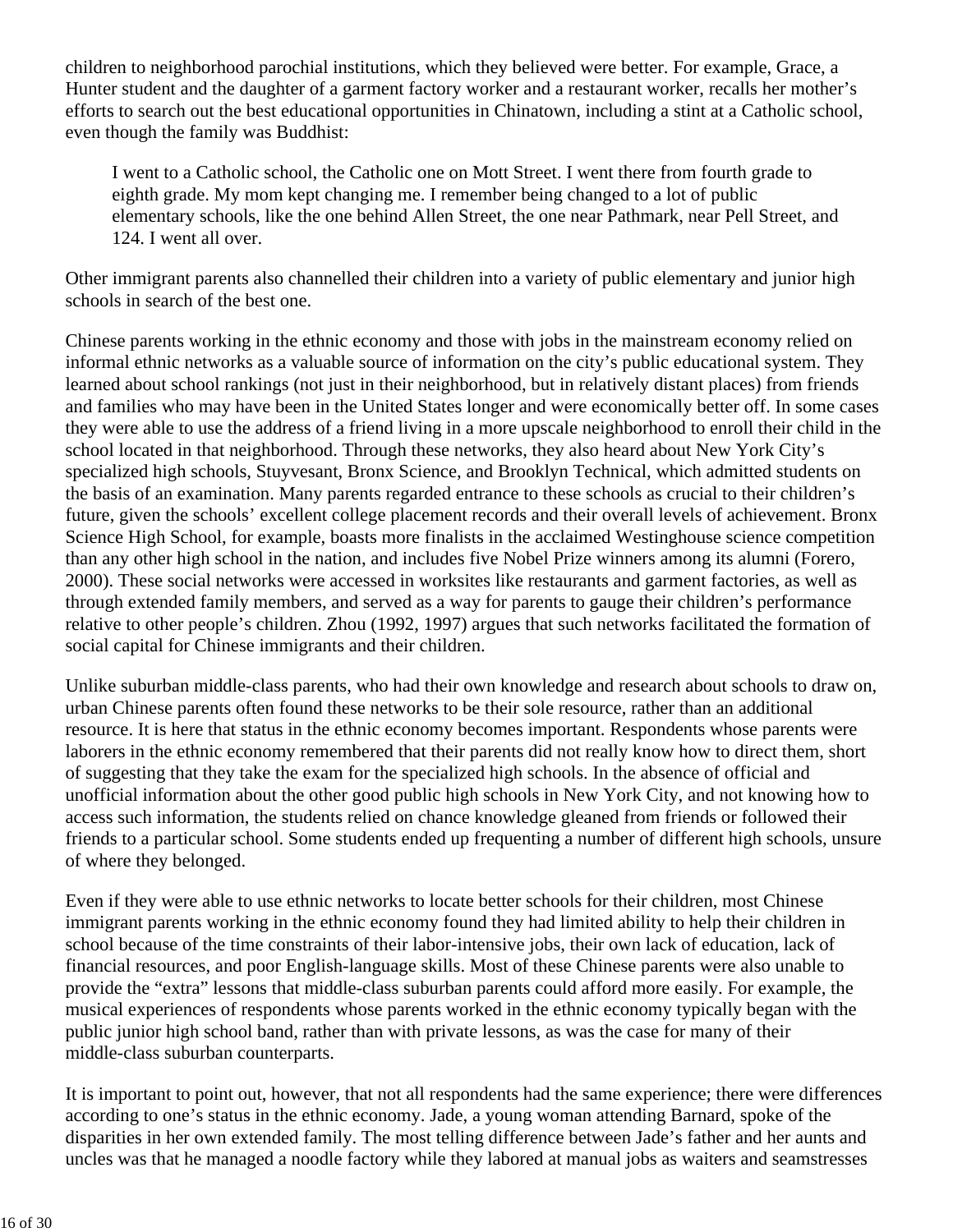and brought home significantly less income. Jade's parents could invest in their children's education in ways that her aunts and uncles could not:

My parents are like crazy believers in, "You must be going to school. And you must excel academically." But the rest of my family, my uncles and my aunts, there's not that much of an emphasis for them for their kids. I think it's because my parents make more money. So they have the leisure of saying, "Yes, this is what you can do." Because they spend a lot of money for my brother to go to tutorials. They're, let's see, probably \$800 for like a month and a half. It adds up. And he used to go like continuously, to cram for exams or just to get ready for school. Like the year before, he'll learn the stuff that he's going to do next year. And my aunts and my uncles just aren't willing to put the money into this, because first of all they just don't have it. They don't have that leisure.

This is not to say that parents like Jade's could furnish the types of advantages available to middle-class children living in the suburbs. Since both parents still worked long hours, they could not closely supervise their children's progress; they also did not have the necessary language skills and educational background (they were high school graduates) to help with their children's homework. But what this story illustrates is that the strategies of Chinese parents working in the ethnic economy varied according to their occupational status in the ethnic economy.

I found that respondents whose parents worked in the mainstream economy had similar experiences, even though they had some additional advantages. Lois is one such example. Lois's parents immigrated to the United States during the 1950s as young children, and grew up in Chinatown. They attended New York City public schools and obtained their high school diplomas. By the time Lois was born, they had bought a two-family house in Brooklyn's Canarsie section, then a largely White, lower-middle-class neighborhood. Lois's father started a computer parts business and her mother worked in data entry for a Wall Street firm. Lois recalls a comfortable childhood complete with piano lessons (taken in Chinatown) and a piano given to her by her parents.

Lois's family background was clearly different from the majority of Hunter respondents, insofar as her parents worked outside the ethnic economy (although they retained strong ties to the enclave), owned their own house, and lived in what was a predominately White neighborhood, although that began to change soon after they moved in. Yet, similar to the other Hunter respondents, Lois remembered a childhood mainly spent alone: her parents were busy working (in this case, trying to maintain their income level and status, rather than struggling for survival) and had little time to be around. Nor did they seem to have a clear sense of what their role should be in their daughter's schooling:

Growing up, I remember my father hardly being home because he just started his business and he spent a lot of time at the office to start things off, and to work late because there was only a handful of employees. But so he never really had the time to spend with me. So it was just more or less my mom that took care of me, helping with my schoolwork and whatnot. But when it came to like my regular schoolwork, besides math, my mom wasn't really able to help me because her English, her grammatical skills weren't all that good. I don't think they knew how to because their parents were that way. It took years and years for my father to like realize, "Maybe I should ask her how she's doing," and stuff like that.

Financial concerns were ever present for all the respondents with working-class parents, which shaped their paths to and experiences in college. College may have been a clear goal, but the application process often seemed to occur in a void. Family visits to potential colleges were not an option, due to parents' lack of time and money, and tuition was a factor. Several respondents made college decisions based on which ones "looked nice in the brochures" (and, understandably, often regretted the decision afterwards). Many of them took a circuitous path to the bachelor's degree, with stints at different institutions (at both community and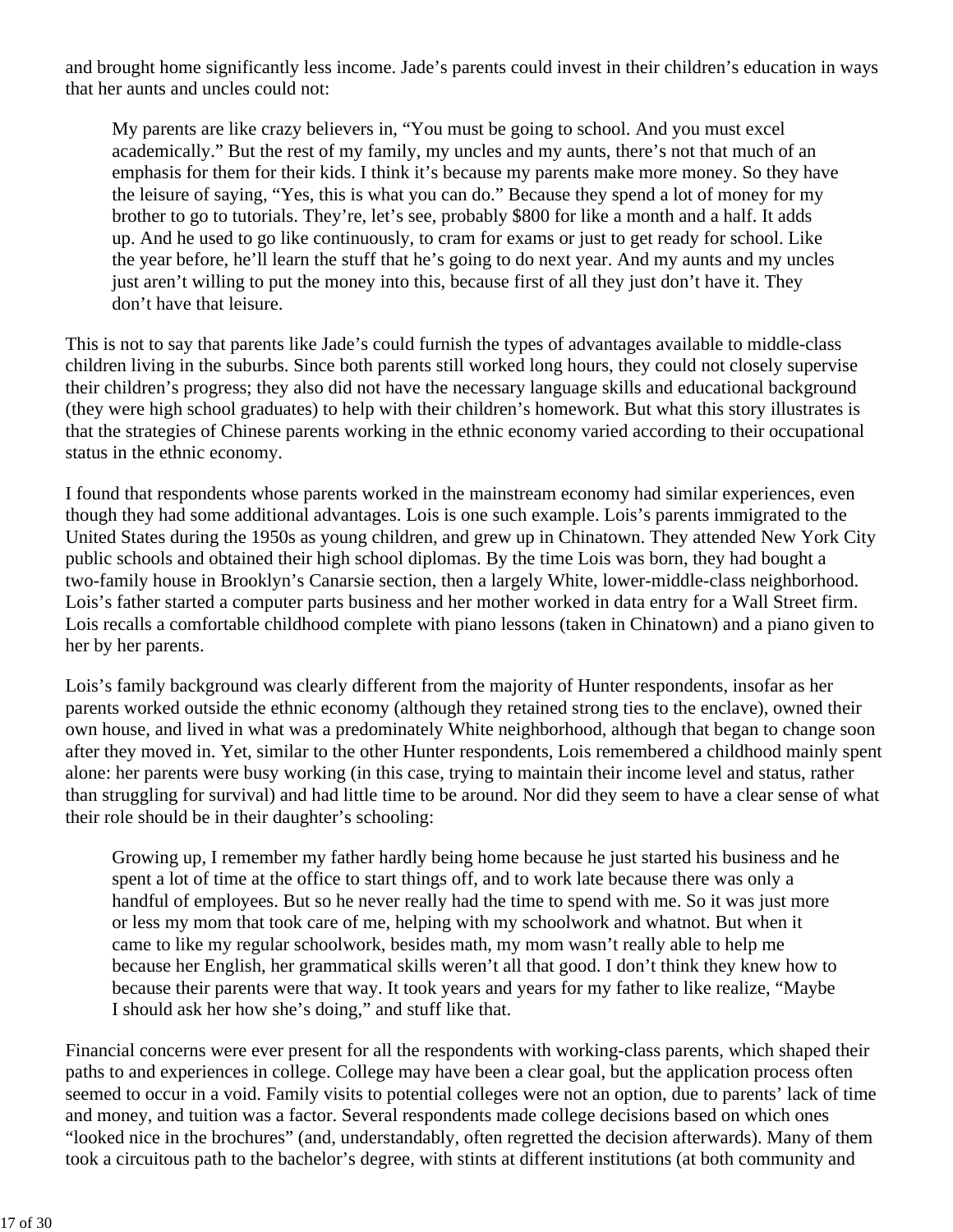four-year colleges) and exits from the educational system altogether. Financial concerns, both their own and their family's, affected students' educational trajectories in other ways, such as scheduling classes around shifts at the family restaurant or scheduling additional work time to pay for school.

It is clear from my sample that urban Chinese parents working in the ethnic and mainstream economy were very preoccupied with their children's schooling. At the same time, they confronted structural disadvantages in translating their aspirations into reality. To compensate for these disadvantages, such as poor-quality urban schools, they drew on ethnic networks to learn about New York City's public school system, in particular the specialized high schools. Yet, the experiences of these parents were not monolithic. Chinese immigrant parents who had higher status in the ethnic economy (e.g., ran or owned a business) could afford to

supplement their children's education with Chinese-run cram schools, for  $\alpha$  example.<sup>31</sup> By the same token, urban Chinese immigrant parents who worked in the mainstream economy could also devote more of their financial resources to their children's schooling. All these parents, however, lacked the financial resources, educational background, and the time that middle-class professionals living in the suburbs could offer their children. Middle-class suburban parents chose from a much wider range of high-quality schooling options, invested in private lessons, and assumed a more active role in their children's schooling on a daily basis.

### **Children's Responses to Parental Expectations and Investment**

As Slaughter-Defoe, Nakagawa, Takanishi, and Johnson (1990) observe, Asian American parents have received a greater share of scholarly attention than their 1.5- and second-generation children. What remains unclear is how these children make sense of and respond to their parents' aspirations. In this section, I show that an analysis of children's responses involves more than just the explanation of their parents' expectations; rather, it demands a closer look at the immigrant experience and at how immigrant children interpret their parents' expectations in light of a family journey framed in terms of loss and sacrifice. Social class made a difference in how this immigrant narrative of loss and sacrifice was experienced and reported.

### *The Migration Context*

Bearing witness to their parents' migration and adaptation to a new country — the loss of language, status, and an internal map of the way the world worked — underscored the lesson about education for 1.5- and second-generation Chinese immigrant children. Working-class respondents had only to look at their parents' circumstances for a glimpse of a future without higher education. Even children whose parents had high levels of education and financial resources understood their migration in terms of a struggle with language and new cultural mores and, consequently, thought of education as a way to avoid those kinds of obstacles and as a more certain way to achieve socioeconomic stability.

Kao (1995) argues that the parent-child relationship in Asian American families is characterized by a reciprocal sense of duty — parents are obligated to provide for their children's well-being and education, and children understand that their primary responsibility is to perform well in school. Bearing witness to their parents' loss of status instilled in children a profound sense of obligation. Immigrant children sought to ensure that the interior world of the family, at least, remained true to their parents' expectations. The themes of loss, sacrifice, and obligation figured prominently in Joseph's report of his family history. Joseph, a Columbia student, viewed his parents' lives in the United States as the sum total of toil, his father as a laboratory technician, his mom as a small-business owner, and when that failed, as a garment factory worker. He contrasted their existence of toil to their former lives of comfort:

My dad was really well off in Hong Kong and so was my mom, then, after she met him. And he basically threw everything away, he fled the Communists, basically. That's why they came over. My dad threw all that away, came here, started at the bottom of the totem pole, and didn't have much money, and they just had to kind of work their way up to where they are now. So my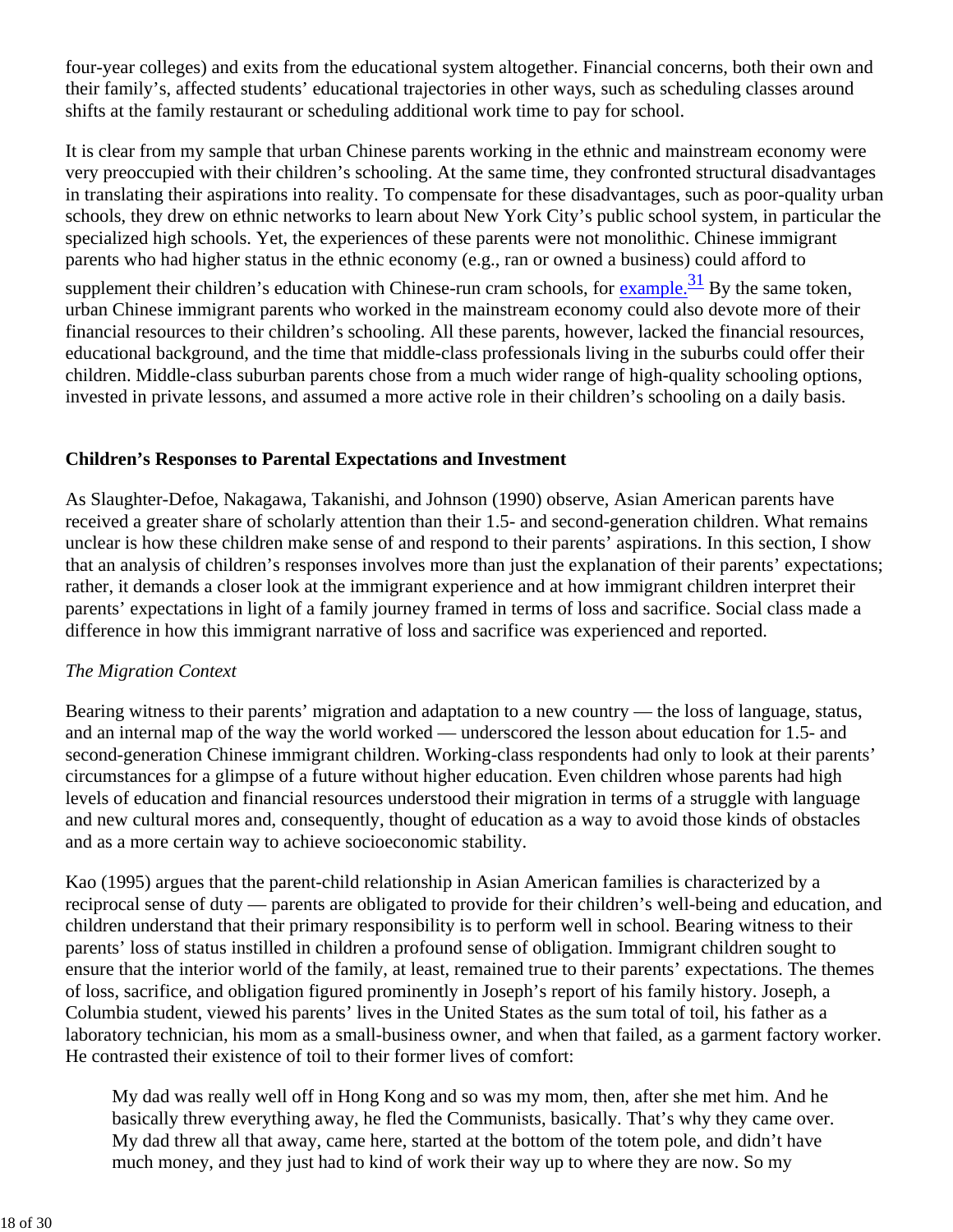parents actually sacrificed almost everything for myself and my brother. I think that's one of the reasons why I feel that I kind of owe a lot to them. So I try to respect them, and do what they say, and work my butt off in school, and not party all the time. Make something of my life just to say thank you to them.

This need to give back something in exchange for the visible sacrifices made by parents proved to be uniform across class.

Jannelle's family also experienced downward mobility after coming to the United States in 1982. Jannelle's father, who was in the Taiwanese army, now worked as a car service driver, and her mother, formerly a bank teller, owned a small deli. Arguments between the parents, who eventually divorced but still lived together for financial reasons, often centered on their reduced circumstances. They focused on who was responsible for their current situation: Who was working harder (or less)? Whose idea was it to come in the first place?

The one part of their journey that did work out as intended was their children's schooling and careers. Jannelle's brother graduated from college with a business degree and was working in finance; her sister received an engineering degree and was working on a master's degree. Jannelle was at Columbia and looking toward law school. All the children had surpassed their parents in educational attainment. Reflecting on her parents' immigration experiences, Jannelle said: "I think that [our educational success] is what keeps them going. You know, we're working in school, and my brother has a good living, and my sister is going to have her living. You know, I don't talk to my parents that much, but I still feel really close to them. You know, because we've been through the same thing."

On the other hand, many respondents' family fortunes improved with immigration. In these cases, a similar kind of obligation emerged. Children considered it their duty to make use of the material opportunities and basic freedoms of the United States (the specter of discrimination notwithstanding), if only because those very opportunities had not been available to their parents in the homeland, which was remembered as a hardscrabble place. The following story related by Joan, a Columbia student, speaks to this. Although Joan's father was a garment presser, her mother was able to attend some college, learn English, and eventually found a job doing accounting work for a small midtown firm. Joan's parents had recently purchased a two-family home that they rented out for additional income, and were on a path of upward mobility. Still, they impressed upon their children that this mobility was hard-won, and that their American-born daughters would never know the kind of struggle that they had experienced back in China. As Joan explained:

Recently, while we were renovating the apartment, it got really late at night, and we were still laying down the new kitchen floor. And my mother started talking about how lucky my sister and I are, because in America we never had to consider being separated, whereas in China life was touch and go all the time, and she would have to be separated from her mother and brothers, and she was never sure when they would all meet again. And it was very lonely. The chief distinction my parents draw is that we're very comfortable in America. We've always been in America, there's always been enough to eat. We don't know what it means to suffer.

Through achieving in school, these children sought to compensate their parents for the struggles they endured *both* in the homeland and in their adopted country.

In the end, such parental hardships, whether represented by downward mobility upon migration or upward mobility acquired in piecemeal fashion, were presented to their children as necessary to provide a better life for them. In all cases, education was cast as the key to that better life. The student respondents did not necessarily envision their educational trajectories only as a way of recouping lost family status but, rather, as a way of compensating for the struggles faced by their parents and the opportunities denied to them. As Joan put it, "I know my dad, he's a smart man. But he doesn't have an education so he is going to spend the rest of his working life probably as a garment presser. And I don't think it's his fault." Or in Jannelle's case, though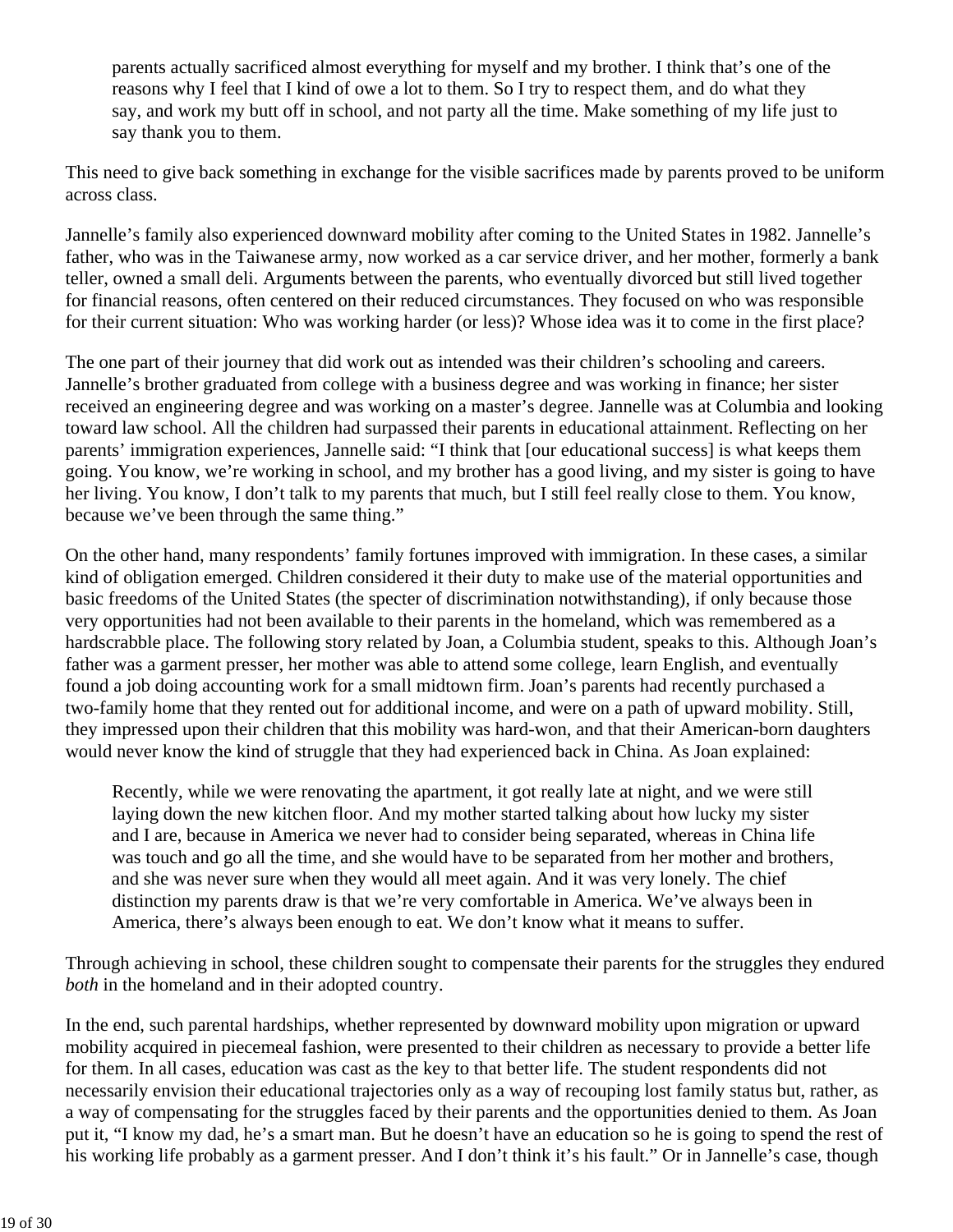it was acceptable for her to help out at the coffee station and the cash register in her mom's deli during her childhood and adolescent years, it became less acceptable to her mother as she became a college student looking toward a professional career: "[My mom] probably doesn't want me at the store because, you know, she thinks it's not right for me to be there anymore. [She] thinks she's not educated or something. And I just think she thinks I'm all educated now."

But understanding academic performance as the key to success brought with it a particular set of pressures for these children, regardless of class background. Childhood was often remembered by respondents as a time spent shrouded in anxiety about what the future would hold. In Joseph's words:

I remember when I was young, my mom would tell me, "Oh, you know you have to study hard, you know, be successful in life so that you can drive around in nice cars." That's when I was five. She would tell me that. And I would think about it. Sometimes at night, I would kind of cry thinking, "Oh, what happens if I don't make anything of myself, I'll be a bum living on the streets."

When respondents (many of whom were working class) fell short of their parents' expectations, there was a mixture of shame and resentment. As Julia, at age twenty-five a re-entry student at Hunter, told it, there was little margin for error in one's educational trajectory:

There's this way of thinking for Chinese Americans that you have to do better, and you have this idealized look on life that you should be doing, and if you don't achieve that, it's like, "Okay, well, then, I'm garbage. I can't do that." And you are expected to do a lot of things, being a Chinese American from Chinese, traditional China parents. You know, they come here and they expect you to do certain things so. Education to them is really important because they didn't have it. And for all three of us [kids] to finish is like a miracle, you know. And since I'm the last one, and they feel like I'm taking a long time, it's a lot of pressure. And the only thing I would say is the bad thing about being Chinese Americans is that they put a lot of pressure on themselves.

Other working-class students remembered an adolescence punctuated by arguments with their parents about their lackluster school performance and resentment at being pressured to bring home high grades. These students, however, never doubted the importance of education. The conflicts had less to do with incompatible attitudes toward schooling than the way working-class parents imparted the message. Working-class Chinese parents were more likely to favor an authoritarian style of parenting, and their children were consequently more likely to complain of a lack of parental communication. This communication gap proved part of an overall distancing from working-class parents, whose busy schedules left them little time to be with their children.

To sum up, a general loss in status (whether temporary or permanent) and parental sacrifice characterized the immigrant family narratives recalled by students of diverse class origins. The students framed their achievement in school as the payoff for their parents' migration journeys. Yet this interpretation of education as important on both a personal and familial level also had psychological costs, particularly for working-class children who found it difficult to meet their parents' expectations.

### **Conclusion**

This article examines how social-class background affects the messages Chinese immigrant parents give their children about education, the investments they make in their children's schooling, and the responses these children have to their parents. The story told here is one of complexity and variability on many levels. I have shown that students of diverse social-class origins recalled similar parental aspirations for their education.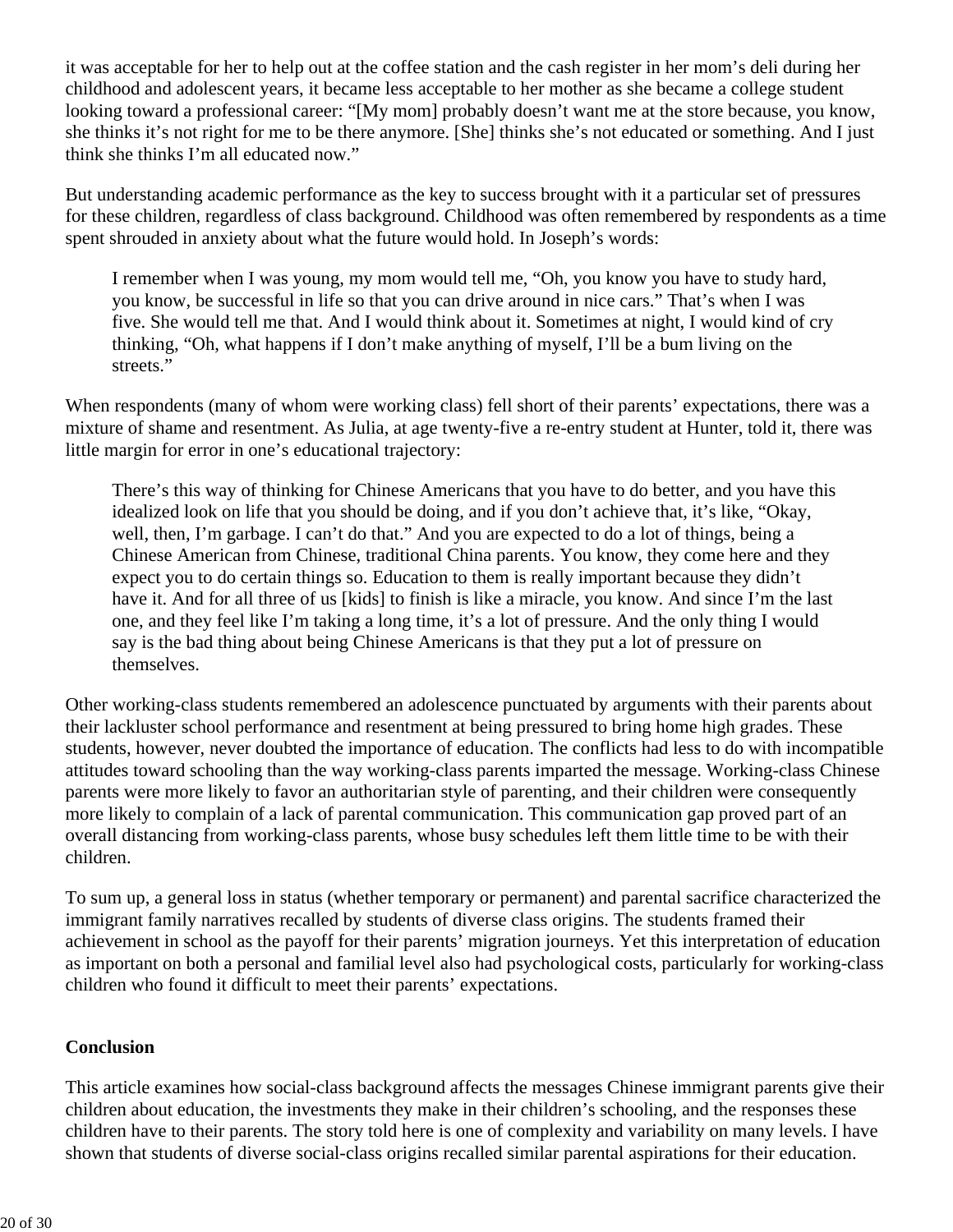Based largely on student interviews supplemented with several parental interviews, I have demonstrated that these aspirations derived from a cultural legacy that privileged education and structural conditions that made this legacy meaningful in the United States. For example, I found that the widespread availability of post-secondary education in the United States, in contrast to the limited opportunities for higher learning in the immigrants' countries of origin, and an economy that potentially rewards the holder of a college degree with higher income were consistent with the immigrant optimism hypothesis. But the parents' view of higher education as a way for their children to offset the effects of perceived discrimination underscored that parental aspirations were not grounded in immigrant optimism alone. Rather, these aspirations reflected a deep strain of immigrant pessimism.

Despite their common aspirations, the immigrant parents pursued different strategies and provided their children with different routes to a four-year college. Middle-class parents living in the suburbs sent their children to private schools or well-funded public schools, and they were actively involved in their children's study and learning in and out of school. In contrast, urban Chinese parents who worked in the ethnic or mainstream economy drew on ethnic networks to compensate for their structural disadvantages, but remained limited in their involvement with their children's education by the long hours they worked and their lack of formal schooling and English-language facility. It is also important to note that, while parents who held a middle-class status in the ethnic economy and urban Chinese parents who worked in the mainstream economy had access to more resources than manual laborers in the ethnic economy, they still lacked the advantages of their middle-class professional counterparts living in the suburbs.

Thus, this study provides insight into how class differences can shape the educational experiences of the children of Chinese immigrants. The generalizability of the findings, however, are limited, since the focus is 1.5- and second-generation Chinese American children who have already gone on to higher education, specifically a four-year college. A study of children who exit the educational system, whether in high school or in college, will shed additional light on the effects of class and migration in educational outcomes among Chinese Americans. Moreover, this study relies mainly on students' perceptions of their parents' educational expectations and strategies, supplemented by a few parental interviews. Future research on this subject might draw from a greater number of parental interviews.

An additional limitation of this study derives from its focus on Chinese immigrants and their children. Without another ethnic group as a comparison, the study cannot delineate which of the findings can be attributed to class, ethnicity, or native status. For example, the study cannot answer whether working-class Chinese immigrant parents are enacting a script that is shared by other immigrant working-class ethnics, Asian or non-Asian. This is, of course, an important question to address, and should be better answered in the future by two ongoing large-scale immigration projects, the Harvard Immigration Project and the Project on the Second Generation.<sup>32</sup> So far, a pilot study conducted by the Project on the Second Generation in New York City suggests that Chinese immigrant parents, some of whom have little education, low English-language facility, and work in low-wage jobs, are somewhat distinctive in that they have more extensive knowledge of the city's high schools, partly through their ethnic networks (Kasinitz, Mollenkopf, Waters, Lopez, & Kim, 1997).<sup>33</sup> Further research might also investigate social-class differences in immigrant parents' use of ethnic networks.

The policy implications of this research are considerable, insofar as some immigrants — such as Asians have been held up as "more assimilable" than others — such as Mexicans and Dominicans (Rumbaut, 1997). Researchers must continue to disentangle the roles of ethnicity, class, and immigration in the educational outcomes of different groups. Given the heterogeneity in the Asian American population alone, disentangling these factors is certainly important when trying to account for the group's educational success. Given the continuing high levels of post-1965 immigration and the differing socioeconomic incorporation of various immigrant groups, this task is compelling on a broader level as well. Comparative ethnographic research and comparative quantitative research are both necessary to explore the importance of these factors and to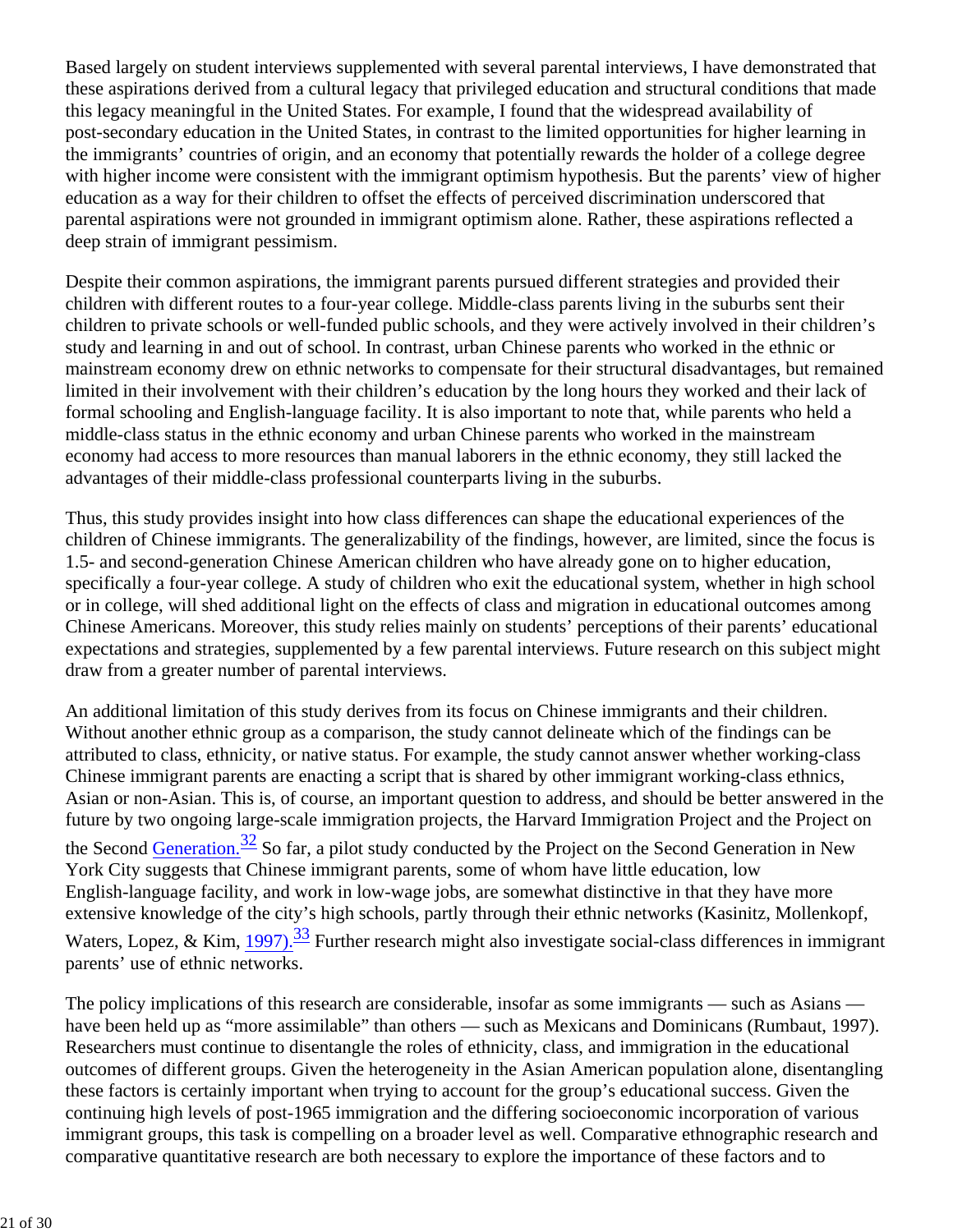introduce and investigate other factors that may be more relevant for one group than for another.

## **Notes**

1. As defined by the U.S. Census Bureau, the term *Asian American* refers to people who trace their descent to the Far East, Southeast Asia, or the Indian subcontinent. According to the 2000 Census, an additional 1.7 million people reported being Asian and at least one other race. Thus, approximately 11.9 million people, or 4.2 percent of the population, reported being Asian alone or in combination with one or more other races.

2. For a more detailed discussion of Asian Americans as a model minority, please see Lee (1996), Osajima (1988), Suzuki (1989), and Wong, Lai, Nagasawa, and Lin (1998).

3. It should be noted that this article does not look across ethnic groups; rather, it discusses different classes within one ethnic group, for example, Chinese Americans.

4. I define the second generation as the American-born children of immigrants, and the 1.5 generation as foreign-born children who immigrated to the United States before the age of eleven, and hence were educated and socialized here.

5. In this article, I use the term *Asian American* to refer to a racial category imparted to people of various ethnic groups, such as the Chinese, Koreans, Japanese, South Asians, and Vietnamese. See Omi and Winant (1986) for a discussion of how this racialization process occurred. See Tuan (1998) and Espiritu (1994) for a discussion of how some second- and later-generation Asian ethnics have responded to this racialization process by developing a racial consciousness that transcends ethnic boundaries.

6. Goyette and Xie (1999) drew on data from the National Educational Longitudinal Study and studied the following groups: Chinese, Filipinos, Japanese, Koreans, Southeast Asians (Cambodians, Laotians, Hmong, and Vietnamese), South Asians (Asian Indians and Pakistanis), and "other Asians," who selected this "category or who identified themselves as Asian by race but did not choose an ethnic category" (p. 26).

7. According to Weinberg (1997), the specific percentages were the following: 17 percent of Chinese immigrants had some college; 20 percent had a bachelor's degree; 13 percent had a master's degree, and 6 percent had a doctorate.

8. The Hart-Celler Act of 1965, which took effect in 1968, opened immigration to the United States from all countries, discontinuing previous policies based on national origin that had favored Northern and Western Europe. Preference was given to family reunification and occupational skills, the latter of which would shape the class character of Asian immigration patterns.

9. Segmented assimilation outlines two other possibilities for the children of the post-1965 immigrants: integration into the middle class or, conversely, assimilation into the underclass and permanent poverty.

10. Bankston (1998), for example, has found that ethnicity helps to keep Vietnamese high school students in school and doing well through community norms regarding schoolwork and family cooperation. Similarly, Hao and Bonstead-Bruns (1998) show that the ethnic economy and ethnic networks among Chinese and Korean immigrants contribute to high educational expectations on the part of both parents and children and promote high academic achievement. In her work on New York City's Chinatown, Zhou (1997) has found that networks in the ethnic community facilitate the formation of social capital for immigrant families that provide a means of social control and a sense of shared obligations. For example, Zhou argues that parents pass on a strong work ethic to their children, who are taught to value schooling as a way to "move out of Chinatown." Community organizations, which she says are made possible by the ethnic economy, reinforce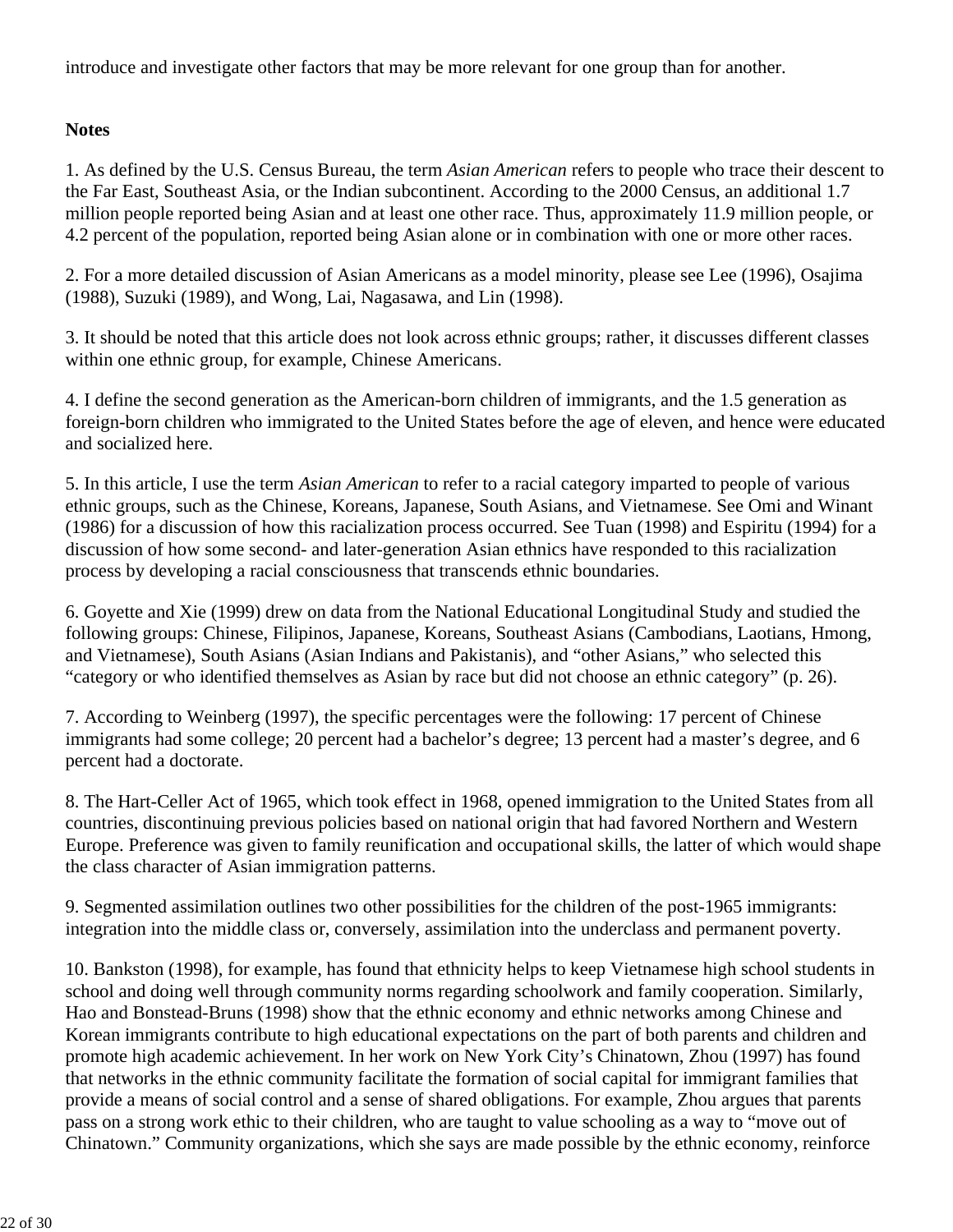such messages by furnishing "a protective social environment" for immigrant children against crime, drugs, and teenage pregnancies.

11. The Asian groups studied by Rumbaut are the following: Filipinos, Vietnamese, Cambodians, Hmong, Laotians, and "other Asians" (e.g., Chinese, Koreans, Japanese, and Indians).

12. In Kao and Tienda's (1998) study, the Asian groups studied included the following: Chinese, Japanese, Koreans, Filipinos, Southeast Asians, South Asians, Pacific Islanders, and West Asians, such as Pakistanis and Turks.

13. Goyette and Xie (1999) conducted one of the few quantitative studies that examines ethnic differences among Asian Americans, specifically testing for socioeconomic and background characteristics, tested academic ability, and parental expectations as factors shaping students' educational expectations. They find, for example, that "socioeconomic and background characteristics explain much of the differences between the educational expectations of the Filipinos, Japanese and South Asians, and those of the Whites, but none of the differences in expectations between the Chinese and Southeast Asians and the Whites" (pp. 32–33).

14. Such categories include the owners of large factories, companies, hotels and restaurants, small-business owners, the new middle class (e.g., professionals, civil servants, and doctors), and workers (Chen, 1992). It is also important to be mindful of the socioeconomic distinctions between ethnic economic enclaves. In New York City, for example, Flushing, Queens, has been the focal point of much of the Taiwanese immigration, and immigrants who have settled there tend to be more affluent than immigrants, many from Mainland China, who have ended up in Manhattan's Chinatown (Chen, 1992; Zhou, 1992).

15. In this study, I draw on a definition of the ethnic economic enclave as a "segmented sector of the larger economy, constituting a distinct labor market" (Zhou, 1992, p. 4) that is highly differentiated. Please note, however, that I am not engaging in the debate over whether the ethnic economy facilitates mobility for immigrants. In the Chinese case, for example, Zhou (1992) argues that New York City's Chinatown is an example of how immigrants are able to use ethnic resources and ethnic ties to achieve mobility. Kwong (1987), on the other hand, sees Chinatown as a polarized community comprised of a small, elite class engaged in internal exploitation of working-class co-ethnics and limiting mobility. For a more detailed discussion of the role of the ethnic enclave in the mobility process of post-1965 immigrant groups, please see Portes and Bach (1985), Sanders and Nee (1987, 1996), and Waldinger (1993, 1995).

16. My research draws mainly on interview respondents from Columbia College, but included three respondents from Barnard and four from the Engineering School. Barnard and the Engineering School maintain their own faculty, curriculum, administration, operating budget, and admissions. Both Barnard and engineering students, however, can take classes at Columbia College, and participate in the same undergraduate organisations.

17. The CUNY system is comprised of ten senior colleges, six community colleges, a technical college, a graduate school, a law school, and a medical school.

18. Another difference between the two schools was the admissions criteria. Columbia accepted only 17 percent of more than 11,000 applicants in 1997, and the total mean SAT score for matriculated students entering that year was 1,346 out of a possible 1,600. Hunter is open to high school graduates who had at least an 80 percent average, or were in the top third of their class, or scored at least 1020 out of a possible 1600 on the SAT. Applicants who had a G.E.D. score of at least 300 were also eligible for admission to Hunter.

19. Since I could not obtain access to the names and addresses of all the Chinese American students enrolled at either school, I was unable to obtain a random and representative sample. I still strove, however, for a diverse pool of respondents. Toward that end, I recruited from a number of courses and student clubs (ethnic,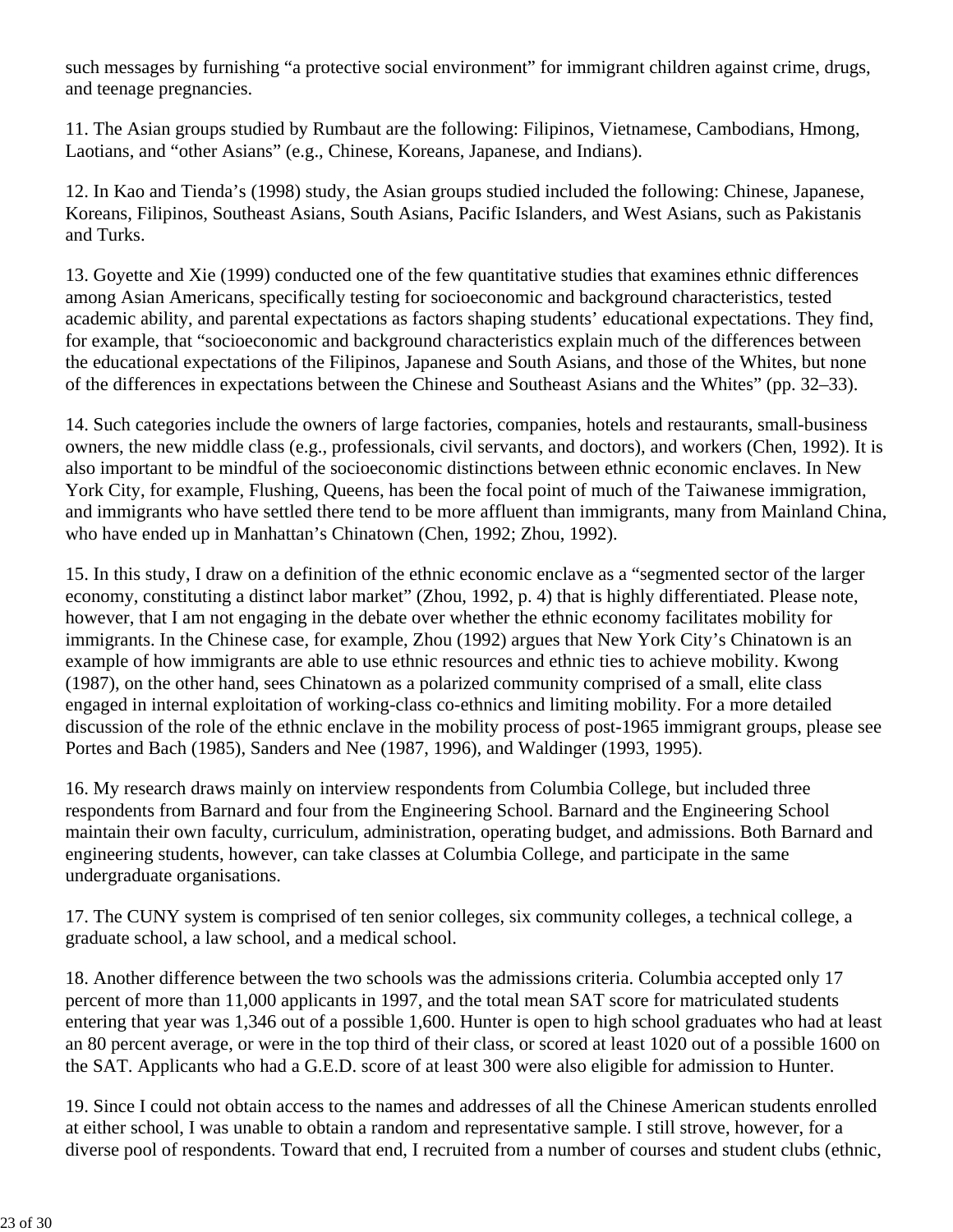non-ethnic, religious, professional, women's groups, magazines). My recruiting in classes involved contacting the professors and getting permission to make an initial pitch in the class and circulate a sign-up sheet so that interested students could provide their contact information. Generally, a few days later, I would contact the students via phone or email and try to set up an appointment for an interview. I introduced the project to classes in the following fields of study: economics, sociology, geography, Chinese language, and Asian American Studies. Those who decided to participate majored in a variety of fields in the humanities, the sciences, and social sciences. My recruiting from student clubs involved emailing the head of the student organization and asking that person to circulate information about my project and my contact information, or contacting students personally at the various club offices and circulating a sign-up sheet, much as I did in classes.

20. I spoke with the adult sister of a respondent over the phone, and communicated with the adult brother of another respondent via email.

21. Although I did not have data on family income, I used the parents' education and occupations as proxies.

22. Other parental countries of origin included Hong Kong, the Philippines, Malaysia, Vietnam, Burma, and other parts of Mainland China.

23. Thirty percent of the Hunter families worked outside the ethnic economy and had what I define as lower-middle-class status. These parents worked in the mainstream economy in the postal service, or for the city (e.g., as a bus driver or engineer), or for private firms in teaching, data entry, janitorial services, and cashier work. These parents had settled in working- and lower-middle-class New York City neighborhoods that were racially and ethnically mixed and had substantial immigrant populations. While they had more financial resources and were more likely to own their homes than the other 70 percent of the Hunter families, they had strong kinship and social ties to an ethnic economic enclave and were not as well off or well educated as the parents of most of the Columbia students.

24. Seventeen (52 percent) of the mothers had a high school education, earned mostly in the home country. Four (12 percent) had some college or a bachelor's degree earned in the United States, and another two (6 percent) had some college in the country of origin. But eight (24 percent) had only a grade school or junior high school education. Seventeen (52 percent) of the fathers were reported to have gone to high school, again mostly in the home country. Seven (21 percent) went only as far as grade school in the country of origin, and two as far as junior high. Three (9 percent) had some college; one earned a bachelor's degree and another completed a master's degree, both in the United States. Several of the Hunter students attributed their parents' limited schooling to the Cultural Revolution, which interrupted the education of many mainland Chinese during the late 1960s and 1970s.

25. In our interviews, the Hunter students proved to be well-aware of the model minority stereotype and, more importantly, how that image did not correspond to their family's financial struggles and their own experiences in school. They were attending one of the best CUNY schools, but in their eyes it was still a public university and they had not done well by themselves or their parents in going there. In the words of one woman, the daughter of a cook and a garment worker: "The media is always portraying [Asian Americans] as people who have it well off. Always talking about people who make it to Princeton, Harvard, or Yale. And if you have kids in Yale or Harvard, you must be doing well." Another woman explains how these stereotypes shaped the way her classmates viewed her: "Americans sort of have this stereotype of, 'Oh, you're Chinese. You're supposed to be smart. You're supposed to be an A student, and stuff like that. So what happened to you?' It's like, 'Excuse me?'" It is important to note that none of the students told me directly that I represented the model minority (at least, at the level of my educational background). Rather, they talked in general about Asian American Ivy League students, whose lives were so different from theirs that they could not relate. In one case, one respondent told me that the mere mention of Harvard and Yale was just a "turn-off" to the Hunter students I was trying to recruit. I should add that once they agreed to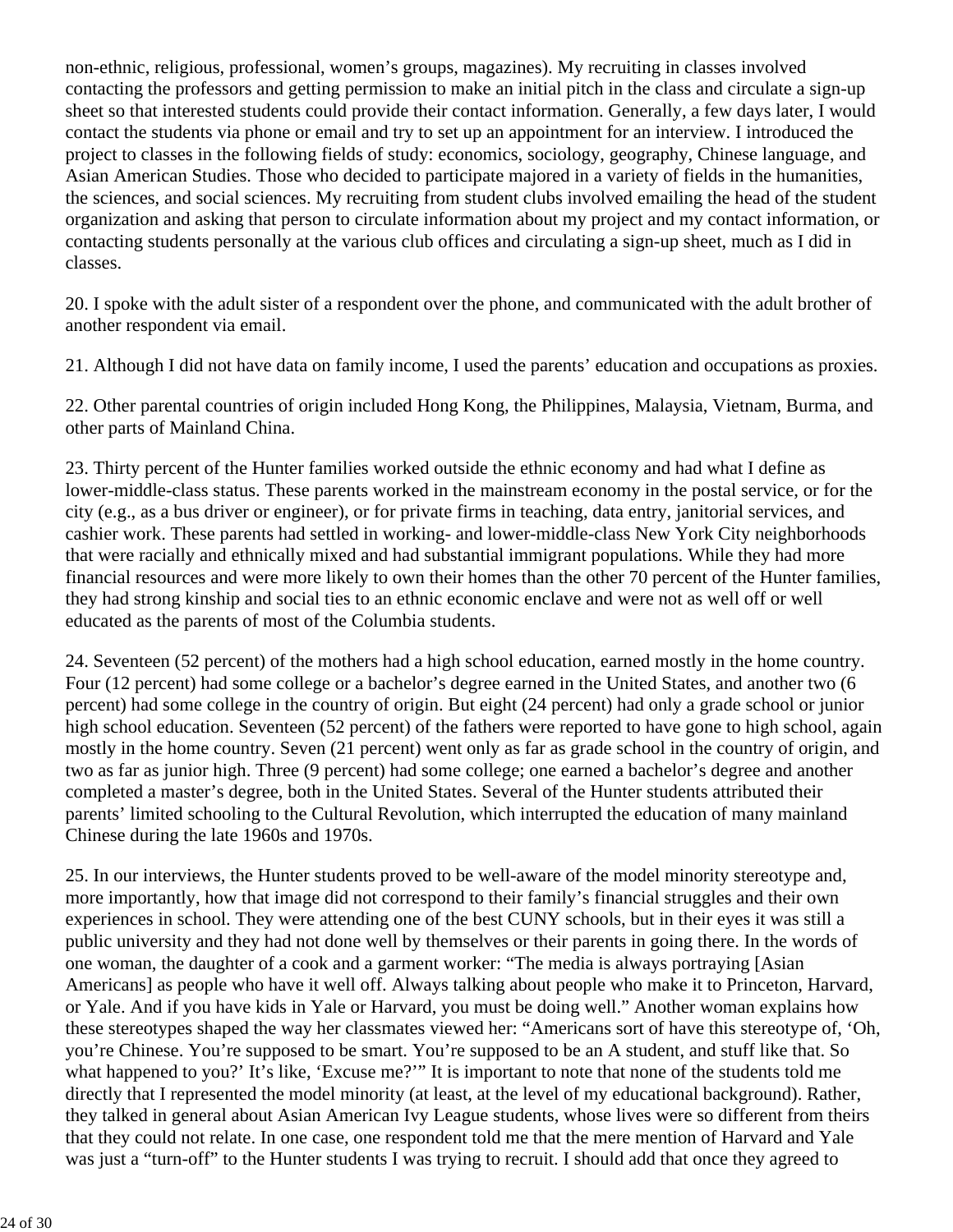participate, my Hunter respondents were unstinting with their time and very open to sharing their experiences.

The Columbia students, on the other hand, had an immediate comfort level with me on the basis of my educational history. In general, the fact that I was a Ph.D. candidate set me apart from my respondents, but I found that the Columbia students did not necessarily see that as a barrier since many of them were thinking of applying to law, business, or medical school, or to Ph.D. programs in other fields. In fact, they often asked me what I had done after finishing college and how I ended up at graduate school, and what advice I had for them. During our conversations before and after the interview, Columbia students would often underscore what they saw as our shared educational experiences with comments like, "But you must know how it is, being at Yale," or "Things must be the same at Yale."

26. I use pseudonyms for all my respondents to protect their identities.

27. Until it was formally abolished in 1905, the examination system channelled male scholars to positions of authority within the imperial government. Despite the many social inequities associated with it, the examination system was imagined as a meritocracy in which success derived from achievement, not ascription (Siu, 1992).

28. The exception was Mrs. Wu, a single mother. Mrs. Wu explained that since she often worked long hours as a computer programmer, she chose to settle in Flushing, an urban neighborhood that gave her children easy access to public transportation and services if, for example, they needed to get somewhere like the library without her, or to pick up groceries on their own.

29. There are parallels to be drawn from the experiences of American Jews. Similar to Asian Americans, Jews supposedly have a high regard for education that brought them upward mobility and over-representation in such fields as law and medicine. It has been noted, however, that while Jewish immigrants arriving in the United States after the 1880s were indeed laborers, they also had a middle-class orientation, high rates of literacy, and occupational skills well suited to industrial labor (Slater, 1969; Steinberg, 1981). Thus, in comparing the Jewish and Asian experiences with education, Steinberg (1981) observed: "It was because education carried with it such compelling social and economic rewards that the traditional value on education was activated, redefined, and given new direction" (p. 138).

30. According to Siu (1992), 5 percent of the applicants in China pass the rigorous examination for admittance to the university level; the figure is 35 percent in Taiwan.

31. In New York City's Chinatown and Flushing, there are after-school tutoring and test-preparation programs that are run by Chinese entrepreneurs and are widely advertised. These programs provide additional academic preparation for the children enrolled.

32. The Harvard Longitudinal Immigrant Student Adaptation Project is a study of schoolchildren in the Boston and San Francisco areas, whose origins are in Central America, China, the Dominican Republic, and Haiti. The Project on the Second Generation in Metropolitan New York examines adults, aged eighteen to thirty-two, who are either native-born (Whites, African Americans, and Puerto Ricans) or second-generation (Dominicans, West Indians, Chinese, Russian Jews, Colombians, Ecuadorians, and Peruvians).

33. The authors of this pilot study caution that the results are preliminary and serve more as themes to explore in their larger project than as findings.

#### **References**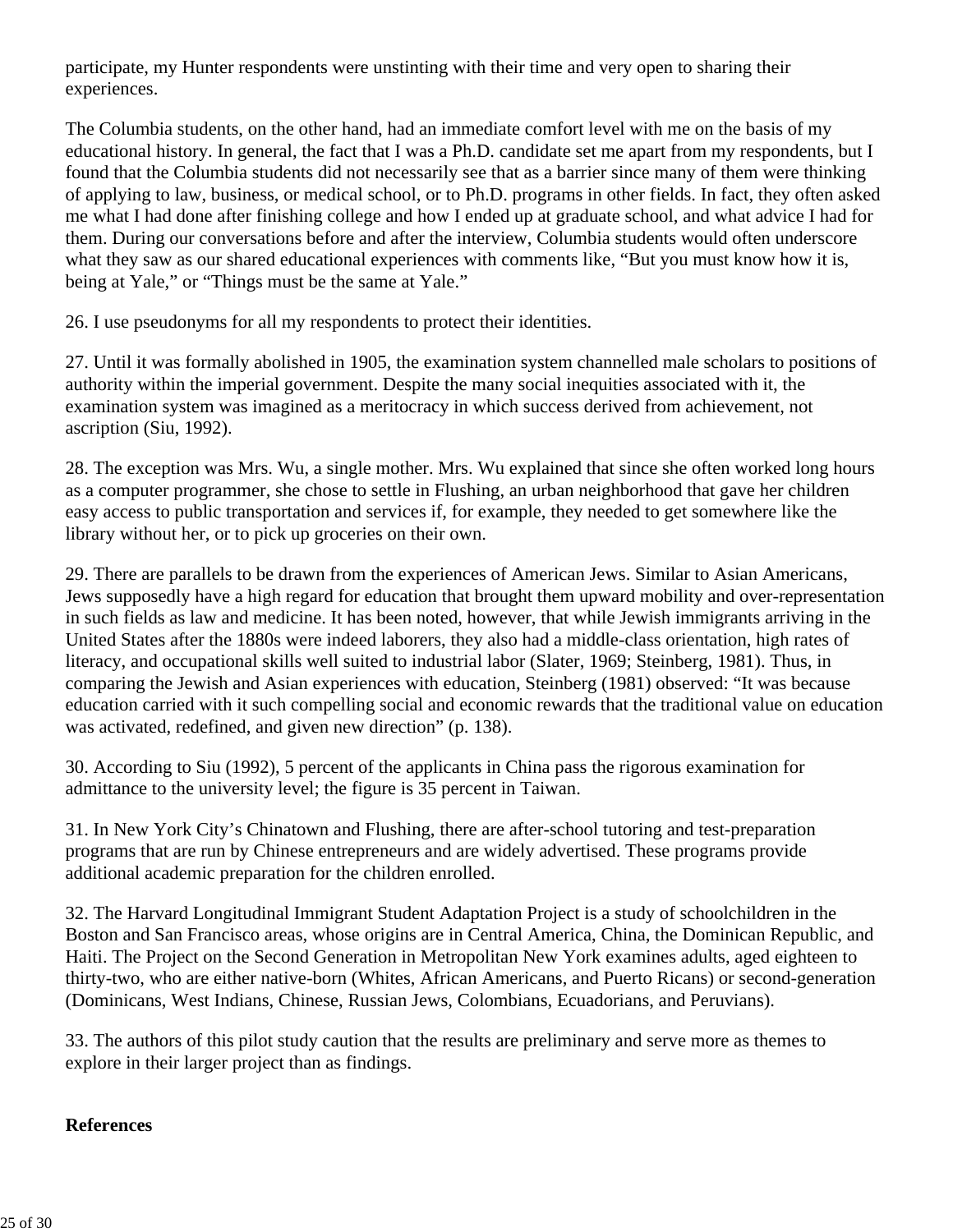Bankston, C. L. (1998). Sibling cooperation and scholastic performance among Vietnamese-American secondary school students: An ethnic social relations theory*. Sociological Perspectives, 41*, 167–184.

Barringer, H., Gardner, R. W., & Levin, M. (1993). *Asians and Pacific Islanders in the United States*. New York: Russell Sage Foundation.

Barringer, H. R., Takeuchi, D., & Xenos, P. (1990). Education, occupational prestige, and income of Asian Americans. *Sociology of Education, 63*, 27–43.

Chen, C., & Stevenson, H. (1995). Motivation and mathematics achievement: A comparative study of Asian-American, Caucasian-American, and East Asian high school students. *Child Development, 66*, 1215–1234.

Chen, X. (1996). *Educational achievement of Asian American students: A generational perspective*. Unpublished doctoral dissertation, University of Michigan.

Cheng, L., & Bonacich, E. (1984). *Labor immigration under capitalism: Asian workers in the United States before World War II*. Berkeley: University of California Press.

Duleep, H. R. (1989). *The economic status of Americans of Asian descent: An exploratory investigation.* Washington, DC: U.S. Commission on Civil Rights.

Espiritu, Y. L. (1994). The intersection of race, ethnicity and class: The multiple identities of second-generation Filipinos. *Identities, 9,* 249–273.

Espiritu, Y. L. (1997). *Asian American women and men.* Thousand Oaks, CA: Sage.

Fordham, S., & Ogbu, J. U. (1986). Black students' school success: Coping with the burden of "acting White." *Urban Review, 18,* 176–206.

Forero, J. (2000, February 19). Basketball "nerds" get last laugh: Boys at Bronx science find they're on a winning team. *New York Times*, p. B1.

Gibson, M. A. (1988). *Accommodation without assimilation: Sikh immigrants in an American high school*. Ithaca, NY: Cornell University Press.

Glenn, E. N. (1994). Chinese American families. In R. Taylor (Ed.), *Minority families in the United States: A multicultural perspective* (pp. 128–157). Englewood Cliffs, NJ: Prentice Hall.

Goto, S. T. (1997). Nerds, normal people and homeboys. *Anthropology and Education Quarterly, 28*, 70–84.

Goyette, K., & Xie, Y. (1999 ). Educational expectations of Asian American youths: Determinants and ethnic differences. *Sociology of Education, 72*(1), 22–36.

Hao, L., & Bonstead-Bruns, M. (1998). Parent-child differences in educational expectations and the academic achievement of immigrant and Native students. *Sociology of Education, 71,* 175–198.

Hirschman, C., & Wong, M. G. (1981). Trends in socioeconomic achievement among immigrant and native-born Asian-Americans, 1960–1976. *Sociological Quarterly, 22*, 495–513.

Hirschman, C., & Wong, M. G. (1986). The extraordinary educational attainment of Asian Americans: A search for historical evidence and explanations. *Social Forces, 65*(1), 1–27.

Hsia, J. (1988). *Asian Americans in higher education and at work*. Hillsdale, NJ: Lawrence Erlbaum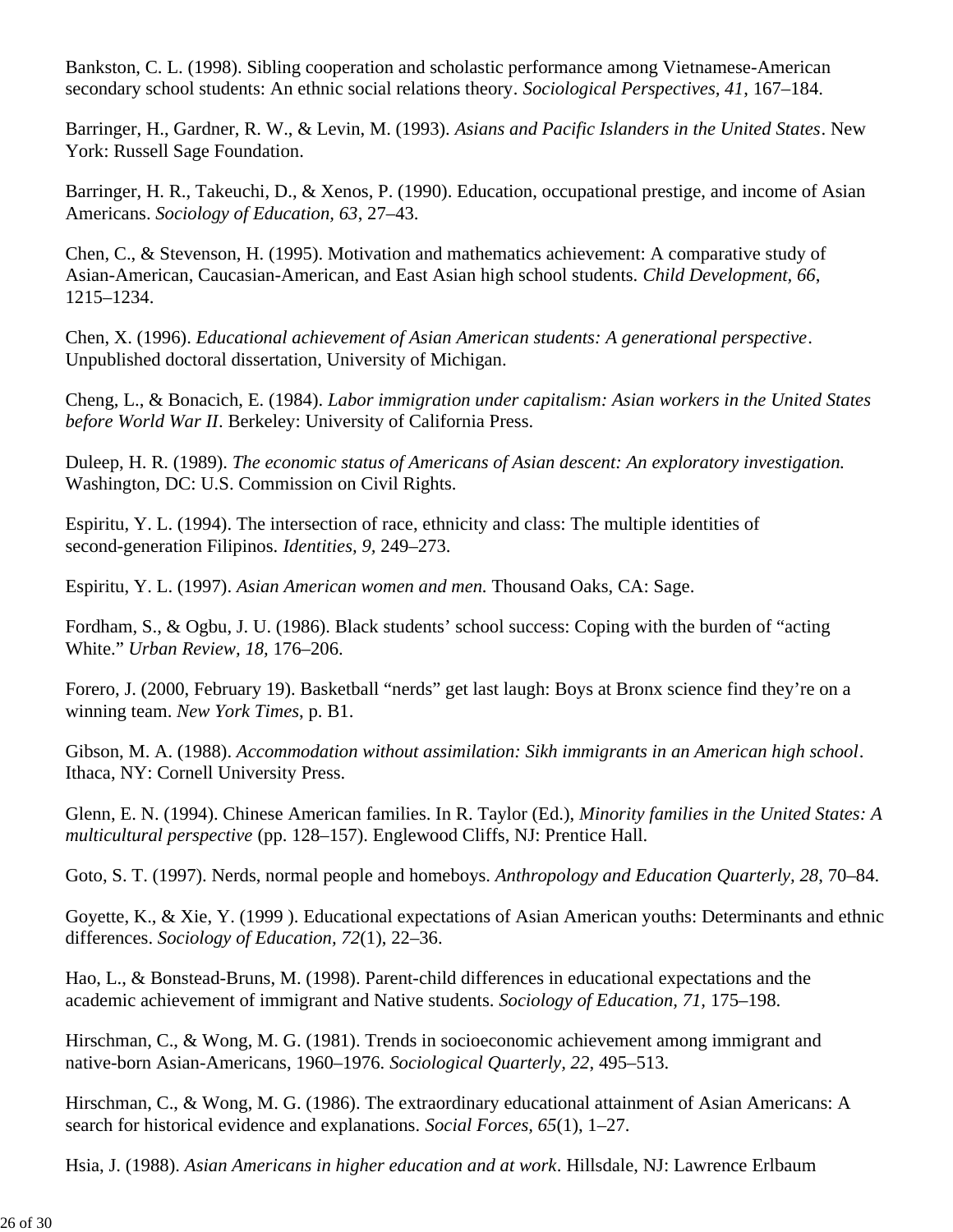Associates.

Hsia, J., & Hirano-Nakanishi, M. (1989). The demographics of diversity: Asian Americans and higher education. *Change, 21,* 20–36.

Hune, S., & Chan, K. S. (1997). Special focus: Asian Pacific American demographic and educational trends. In D. Carter & R. Wilson (Eds.), *Minorities in higher education* (vol. 15, pp. 39–107). Washington, DC: American Council on Education.

Hurh, W. M., & Kim, K. C. (1989). The "success" image of Asian Americans: Its validity and its practical and theoretical implications. *Ethnic and Racial Studies, 12*, 512–538.

Kao, G. (1995). Asian Americans as model minorities? A look at their academic performance. *American Journal of Education, 103,* 121–159.

Kao, G., & Tienda, M. (1995). Optimism and achievement: The educational performance of immigrant youth. *Social Science Quarterly, 76*(1), 1–19.

Kao, G., Tienda, M., & Schneider, B. (1996). Racial and ethnic variation in academic performance. *Research in Sociology of Education and Socialization, 11,* 263–297.

Kao, G., & Tienda, M. (1998). Educational aspirations of minority youth. *American Journal of Education, 106*, 349–384.

Kasinitz, P., Mollenkopf, J., Waters, M., Lopez, N., & Kim, D. Y. (1997, October). *The school to work transition of second generation immigrants in metropolitan New York: Some preliminary findings*. Paper presented to the Levy Institute Conference on the Second Generation, Bard College, Annandale-on-Hudson, NY.

Kim, E. Y. (1993). Career choice among second-generation Korean Americans: Reflections of a cultural model of success. *Anthropology & Education Quarterly, 24,* 224–248.

Kwong, P. (1987). *The new Chinatown*. New York: Noonday Press.

Lee, S. (1996). *Unraveling the "model minority" stereotype: Listening to Asian American youth*. New York: Teacher's College Press.

Lee, S. (1997). The road to college: Hmong American women's pursuit of higher education. *Harvard Educational Review, 67,* 803–827.

Lyman, S. (1974). *Chinese Americans*. New York: Random House.

Murnane, R. J. (1994). Education and the well-being of the next generation. In S. H. Danziger, G. D. Sandefur, & D. H. Weinberg (Eds.), *Confronting poverty: Prescriptions for change*, (pp. 289–307). Cambridge, MA: Harvard University Press.

Nee, V., & Wong, H. Y. (1985). Asian American socioeconomic achievement: The strength of the family bond. *Sociological Perspectives, 28,* 281–306.

Ogbu, J. U. (1995). Cultural problems in minority education: Their interpretations and consequences. Part two: Case studies. *Urban Review, 27,* 189–205.

Omi, M., & Winant, H. (1986). *Racial formation in the United States: From the 1960s to the 1980s*. New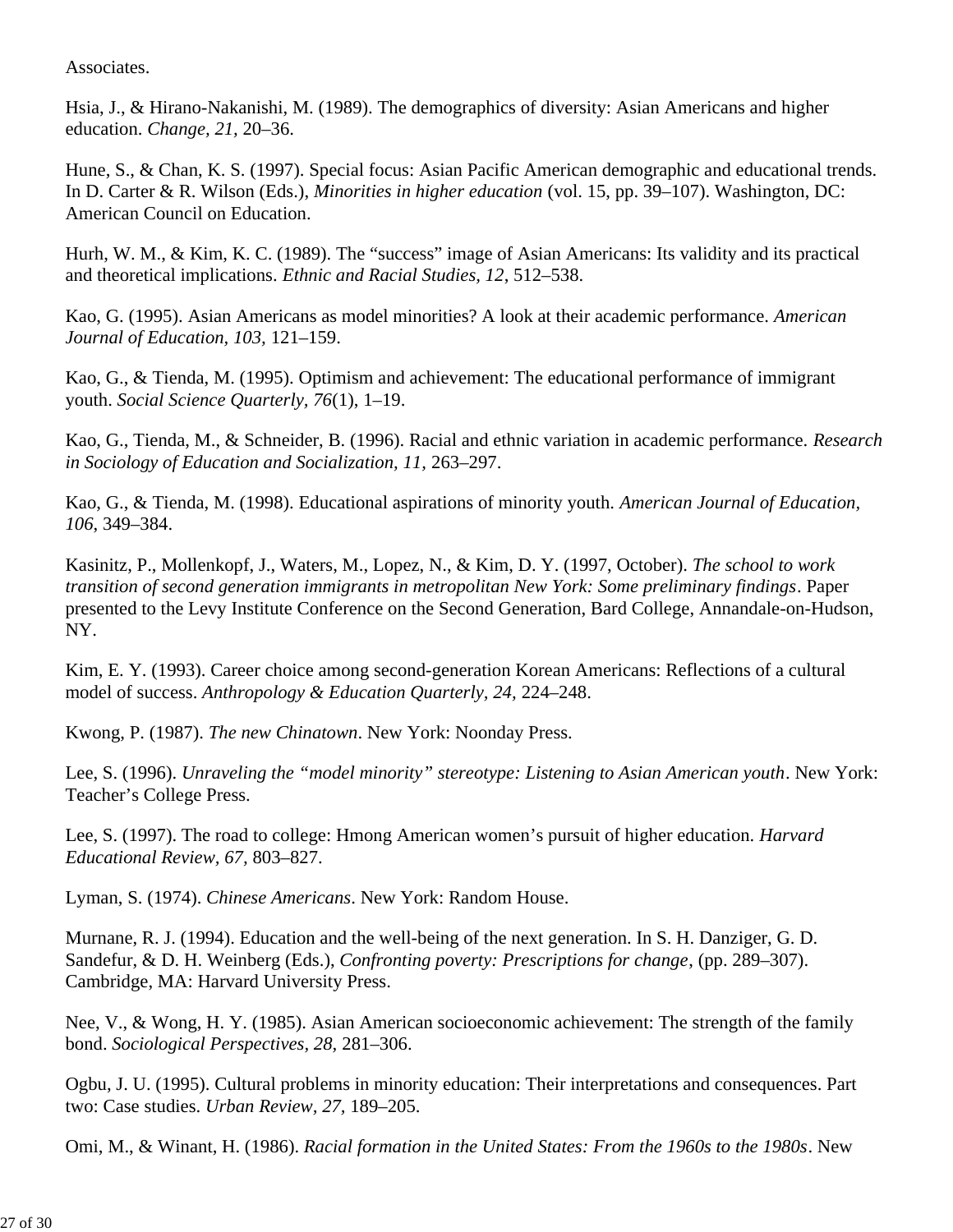York: Routledge & Kegan Paul.

Osajima, K. (1988). Asian Americans as the model minority: An analysis of the popular press image in the 1960s and 1980s. In G. Okihiro, S. Hune, A. Hansen, & J. Liu (Eds.), *Reflections on shattered windows: Promises and prospects for Asian American studies* (pp. 165–174). Pullman: Washington State University Press.

Pang, V. O. (1990). Asian American children: A diverse population*. Educational Forum, 55*, 49–66.

Portes, A., & Bach, R. (1985). *Latin journey: Cuban and Mexican immigrants in the United States*. Berkeley: University of California Press.

Portes, A., & Zhou. M. (1993). The new second generation: Segmented assimilation and its variants. *Annals of the American Academy, 520*, 74–96.

Qian, Z., & Blair, S. L. (1999). Racial differences in educational aspirations of high school seniors. *Sociological Perspectives, 42,* 605–625.

Rosenthal, D. A., & Feldman, S. (1991). The influence of perceived family and personal factors on self-reported school performance of Chinese and Western high school students. *Journal of Research on Adolescence, 1,* 135–154.

Rumbaut, R. (1997). Ties that bind: Immigration and immigrant families in the United States. In A. Booth, A. C. Crouter, & N. Landale (Eds.), *Immigration and the family: Research and policy on U.S. immigrants* (pp. 3–46). Mahwah, NJ: Lawrence Erlbaum Associates.

Sanchirico, A. (1991). The importance of small-business ownership in Chinese American educational achievement. *Sociology of Education, 64,* 293–304.

Sanders, J. M., & Nee, V. (1987). Limits of ethnic solidarity in the enclave economy. *American Sociological Review, 52,* 745–767.

Sanders, J. M., & Nee, V. (1996). Immigrant self-employment: The family as social capital and the value of human capital. *American Sociological Review, 61,* 231–249.

Schneider, B., & Lee, Y. (1990). A model for academic success: The school and home environment of East Asian students. *Anthropology & Education Quarterly, 21,* 358–377.

Siu, S. F. (1992). *Toward an understanding of Chinese American educational achievement* (Report No. 2). Baltimore, MD: Johns Hopkins University, Center on Families, Communities, Schools and Children's Learning.

Siu, S. F. (1996). *Asian American students at risk: A literature review* (Report No. 8). Baltimore, MD: Johns Hopkins University, and Howard University Center for Research on the Education of Students Placed at Risk.

Siu, S. F., & Feldman, J. (1994). *Success in school: The journey of two Chinese American families* (Report No. 31). Baltimore, MD: Johns Hopkins University, Center on Families, Communities, Schools and Children's Learning.

Slater, M. (1969). My son the doctor: Aspects of mobility among American Jews. *American Sociological Review, 34,* 359–373.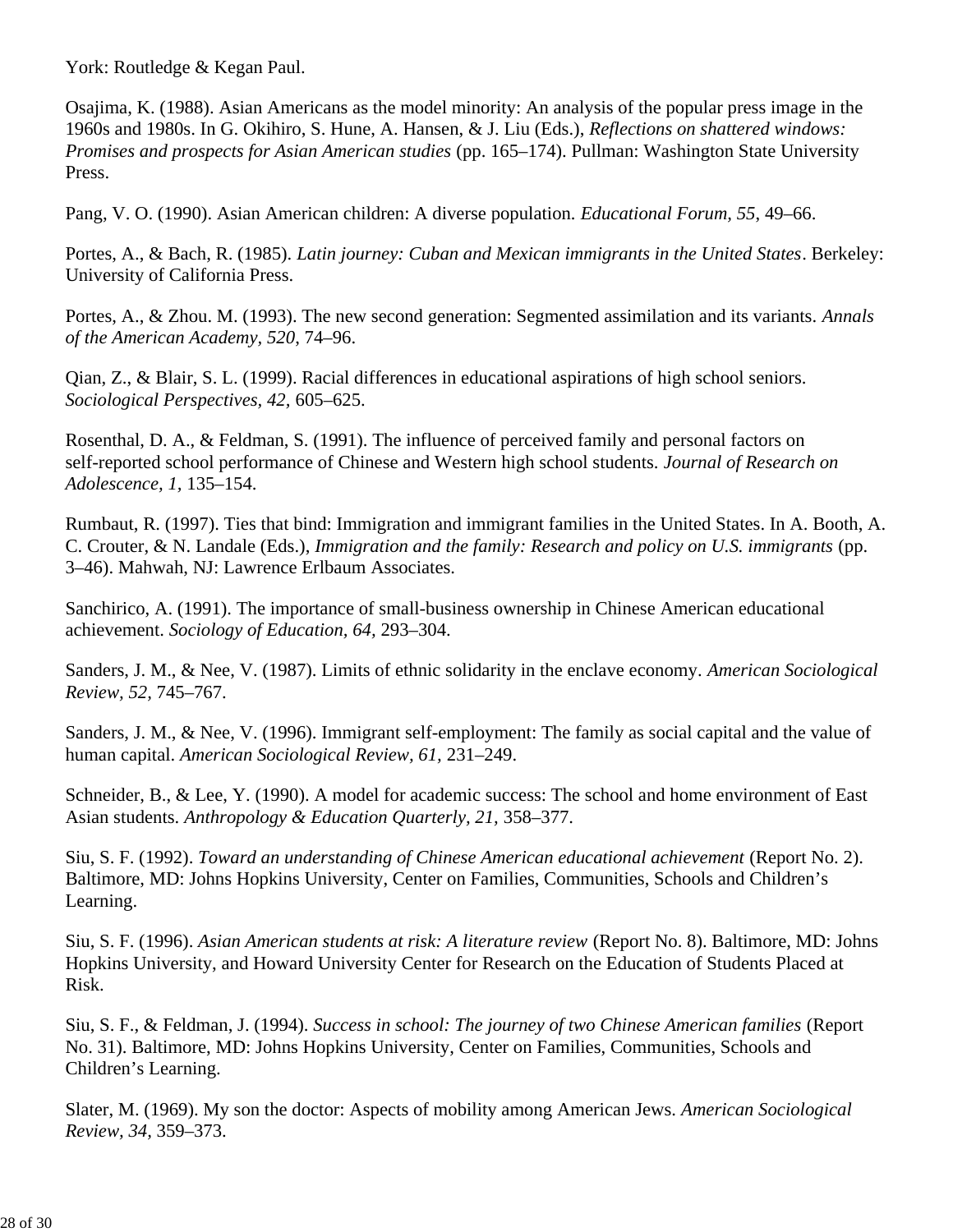Slaughter-Defoe, D. T., Nakagawa, K., Takanishi, R., & Johnson, D. (1990). Toward cultural/ecological perspectives on schooling and achievement in African- and Asian-American children. *Child Development, 61*, 363–383.

Steinberg, L., Dornbusch, S., & Brown, B. B. (1992). Ethnic differences in adolescent achievement: An ecological perspective. *American Psychologist, 47,* 723–729.

Sue, D. W. (1973). Ethnic identity: The impact of two cultures on the psychological development of Asians in America. In S. Sue (Ed.), *Asian-Americans: Psychological perspectives* (pp. 140–148). Ben Lomond, CA: Science and Behavior Books.

Sue, S., & Okazaki, S. (1990). Asian-American educational achievements: A phenomenon in search of an explanation. *American Psychologist, 45,* 913–920.

Sung, B. L. (1987). *The adjustment experience of Chinese immigrant children in New York City*. New York: Center for Migration Studies.

Suzuki, B. H. (1989). Asian Americans as the model minority: Outdoing Whites? Or media hype? *Change, 21,* 13–19.

Tang, J. (1993). The career attainment of Caucasian and Asian engineers. *Sociological Quarterly, 34,* 467–496.

Tuan, M. (1998). *Forever foreigners or honorary Whites: The Asian ethnic experience today*. New Brunswick, NJ: Rutgers University Press.

Weinberg, M. (1997). *Asian-American education: Historical background and current realities*. Mahwah, NJ: Lawrence Erlbaum Associates.

Wilson, W. J. (1999). *The bridge over the racial divide: Rising inequality and coalition politics*. New York: Russell Sage Foundation.

Wolf, D. L. (1997). Family secrets: Transnational struggles among children of Filipino immigrants. *Sociological Perspectives, 40*, 457–482.

Wong, M. (1990). The education of White, Chinese, Filipino and Japanese Students: A look at "high school and beyond." *Sociological Perspectives, 33,* 355–374.

Wong, M. (1995). Chinese Americans. In P. G. Min (Ed.), *Asian Americans: Contemporary issues and trends* (pp. 58–94). Thousand Oaks, CA: Sage.

Wong, P., Lai, C. F., Nagasawa, R., & Lin, T. (1998). Asian Americans as a model minority: Self-perceptions and perceptions by other racial groups. *Sociological Perspectives, 41,* 95–118.

Wong, S. L. (1988). The language situation of Chinese Americans. In S. L. McKay & S. L. Wong (Eds.), *Language diversity: Problem or resource?* (pp. 191–228). New York: Newbury House.

Woo, D. (1994). *The glass ceiling and Asian Americans* (Research Monograph for the Federal Glass Ceiling Commission) [On-line]. Available: http://www.ilr.cornell.edu

Woo, D. (2000). *Glass ceilings and Asian Americans: The new face of workplace barriers*. Walnut Creek, CA: Altamira Press.